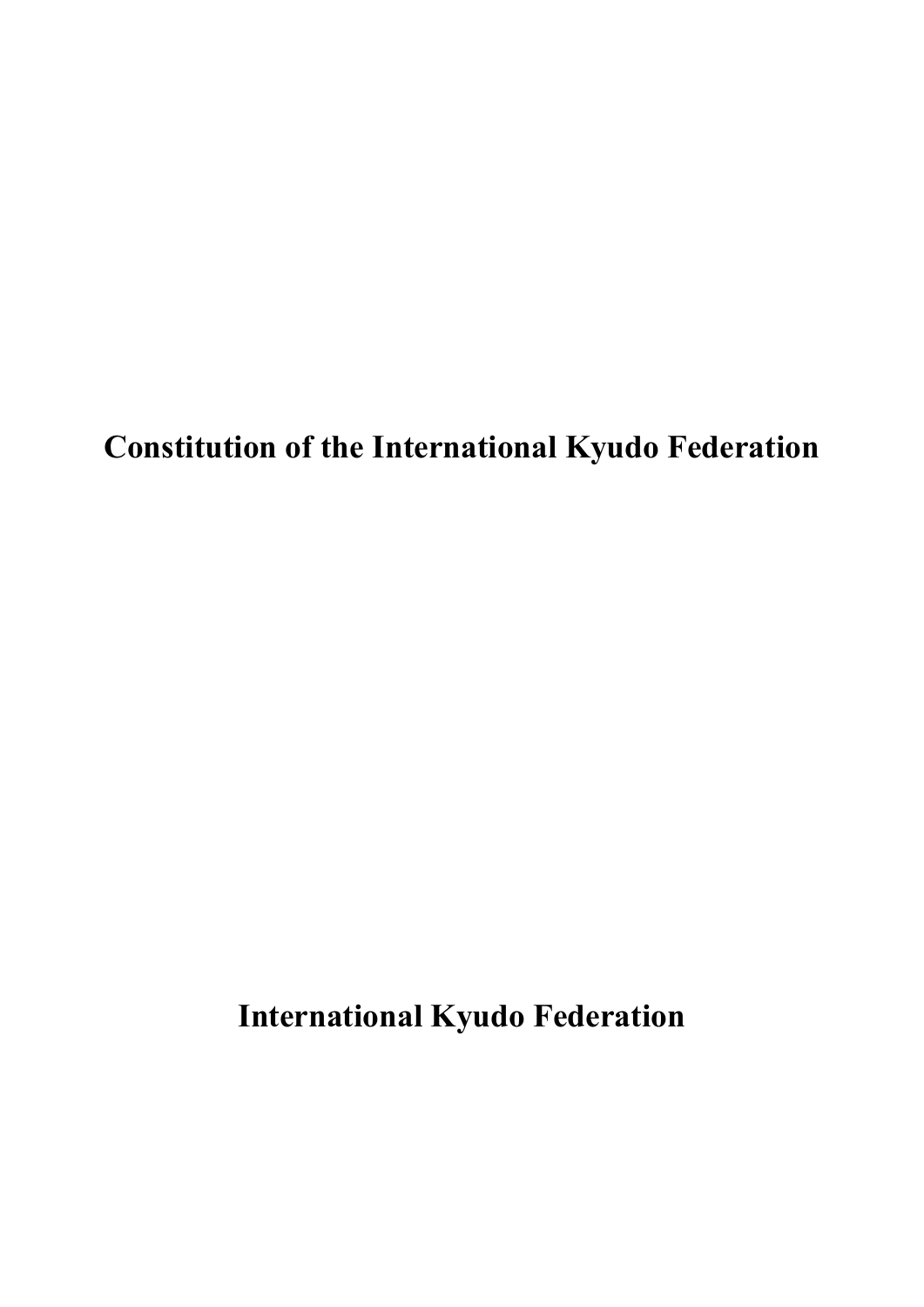# Constitution of the International Kyudo Federation

### Chapter 1. General Rule

Name

Article 1. The name of the federation shall be "Kokusai Kyudo Renmei" (abbreviated as "Kokusai Kyuren").

In English, it shall be "International Kyudo Federation (abbreviated as "IKYF").

# Constitution

Article 2. IKYF shall consist of national governing bodies which solely represent their countries (hereinafter referred to as "Member Organization").

Location

Article 3. The secretariat of IKYF shall be located in the Metropolis of Tokyo, Japan.

Official languages

Article 4. Official languages used by IKYF shall be Japanese and English. Japanese shall be used for technical terms.

In the event that there are any differences between the Japanese and English versions, the Japanese version(s) shall take precedence.

Characteristics

Article 5. IKYF shall be a nonpolitical organization which consists of kyudo enthusiasts, and no discrimination will be allowed based on race, religion, gender, belief or any other factors.

Chapter 2. Objectives and Activities

# Objectives

Article 6. Through kyudo, as a part of traditional Japanese culture, IKYF shall endeavor to promote the forming of character through the pursuit of the highest ideals of kyudo (Shin (truth), Zen (goodness) and Bi (beauty). Further to this, IKYF shall contribute to the worldwide promotion of kyudo and the establishment of a peaceful society, and to the cultivation of trust and friendship among its Member Organizations.

Activities

Article 7. IKYF shall carry out the following activities to achieve the objectives and purposes mentioned in the previous article:

1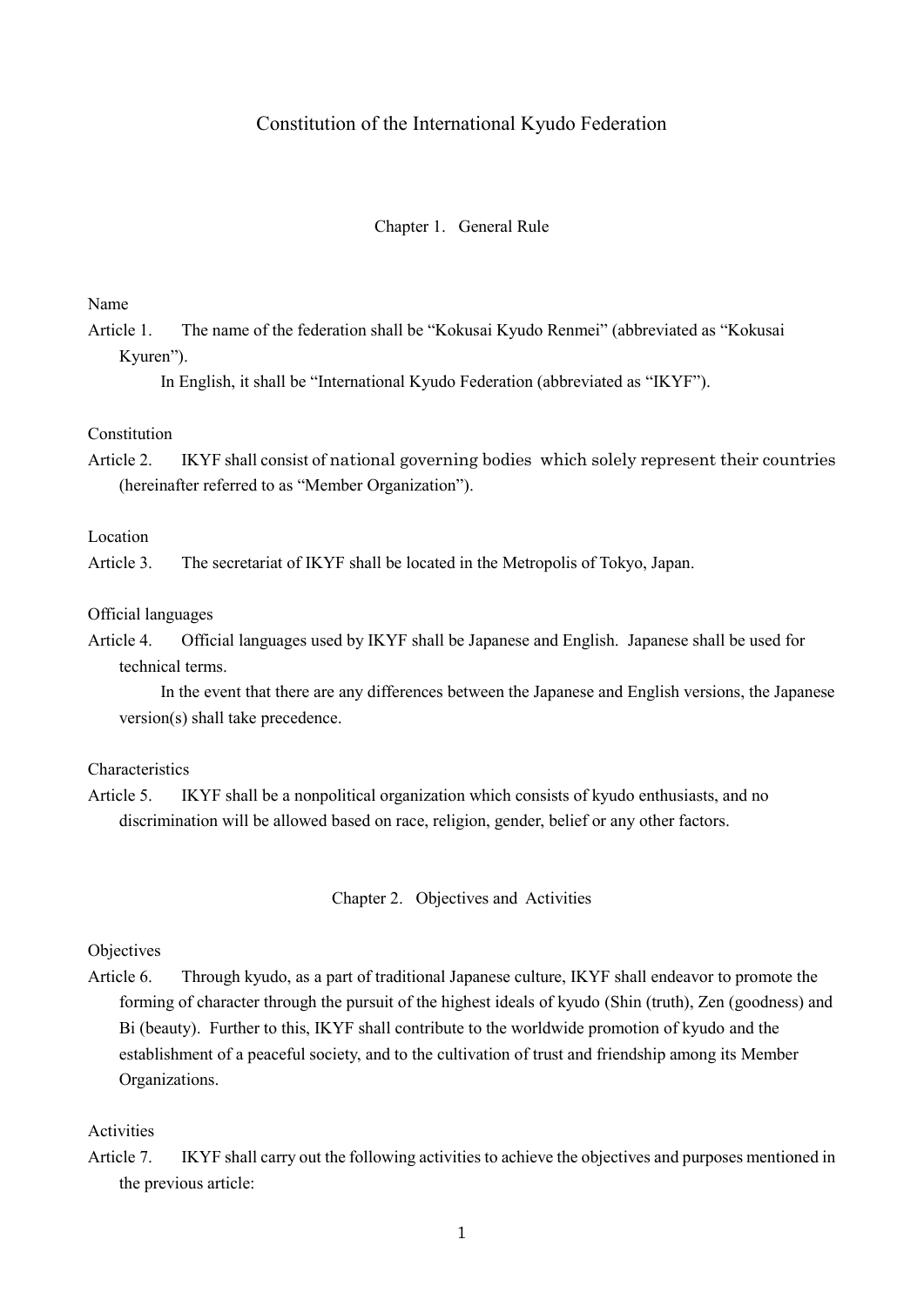- (1) Establish international rules of competition for kyudo
- (2) Organize the world kyudo championships
- (3) Support the popularization and promotion of kyudo in each country
- (4) Assist in the development of kyudo federations in each country
- (5) Provide the organization and assistance for seminars and workshops
- (6) Provide the exchange of information on equipment and technical matters, as well as instruction manuals and the publication of kyudo magazines
- (7) Promote examinations conducted by the All Nippon Kyudo Federation (abbreviated as "ANKF")
- (8) Develop and operate other necessary matters in order to achieve the aims and objectives mentioned in the previous article

Chapter 3. Membership, Withdrawal of Membership, and Expulsion

# Requirements for Membership

Article 8. An organization intending to make an application for membership to the IKYF must meet the requirements of Article 1 of the detailed regulations relating to membership and expulsion that are set down separately and annexed to this document as Appendix 1.

# Application for Membership

Article 9. Application shall proceed according to the detailed regulations set down separately and annexed to this document as Appendix 1.

# Adjudication of Membership Applications

Article 10. When the IKYF has received the application, following the procedure as specified in the previous article, the organization that has applied for membership (hereinafter referred to as "Applicant Organization") shall be investigated and screened, and then the Board of Directors shall determine if the application shall be approved.

2. The decision made by the Board of Directors according to the above shall be reported to the General Assembly Meeting, at the first opportunity after the decision for its approval.

# Registration to Member Organization

Article 11. An individual who is registered with a Member Organization of the IKYF cannot register with more than one member organization. In the case where an individual wishes to join a member federation other than the one of their country of residence, this must be done with the mutual agreement of both federations concerned.

# Procedures for Withdrawal from Membership

- Article 12. In the case that a Member Organization wishes to withdraw from membership, it shall notify the IKYU in writing.
	- 2. From the date that notification is received by the IKYF, the Member Organization shall be regarded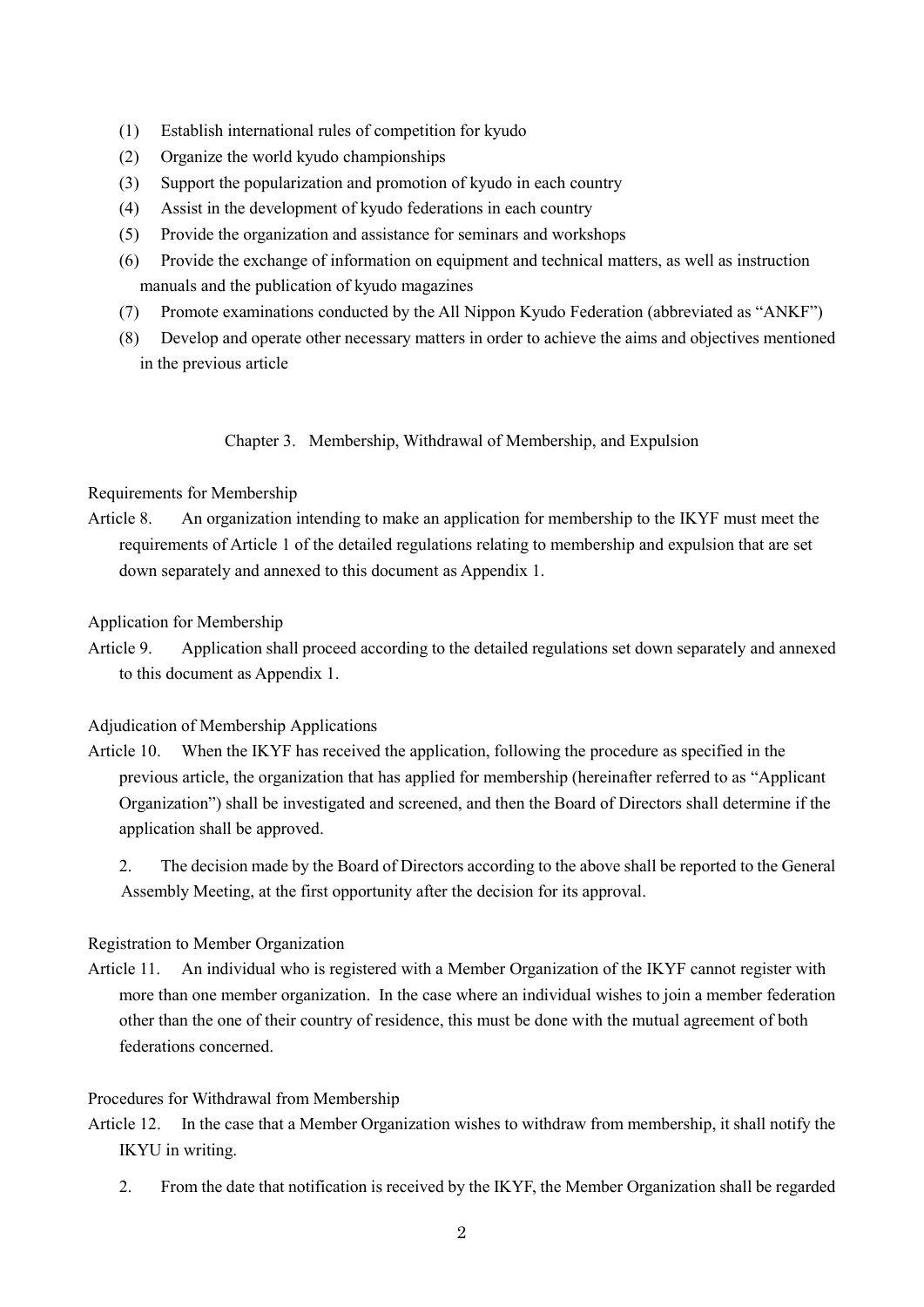as having withdrawn from IKYF. Such a withdrawal shall be reported at the first opportunity to the Board of Directors' Meeting and the General Assembly Meeting.

3. The membership fee is not refundable for any reasons.

Claims for Expulsion

Article 13. In the case that a Member Organization is subject to a claim for expulsion, for any reason as specified in the detailed regulations, the accusation should be made in writing to the IKYF. The Member Organization shall be given the opportunity to address the accusation(s) and to make representations to the Board of Directors' Meeting as to why they should not be expelled.

Considerations for Expulsion

Article 14. In the case that IKYF accepts a claim for expulsion as specified in the above article, it shall immediately examine the actual conditions, and discuss the subject expulsion at the Board of Directors' Meeting to make a final decision.

2. Where a case for expulsion has been determined based on the previous article, the result shall be reported to the General Assembly Meeting, at the first opportunity, and approved by a two-thirds majority vote.

# Chapter 4. Organizational Body

Constitution of the General Assembly

Article 15. The General Assembly shall consist of Directors, Auditors, representatives of Member Organizations and the persons entrusted by the President of member organizations and the chair of the General Assembly Meetings shall be the President of the IKYF or the person appointed by the President. Honorary Board Members may attend the General Assembly Meetings.

Organization of the General Assembly Meeting

Article 16. The General Assembly Meeting shall be held once in every two years.

- 2. The General Assembly Meetings shall be held in Japan, where the secretariat is located. In the case there is a special request, the Board of Directors shall determine the venue of the meeting.
- 3. The General Assembly Meeting may be held by E-mails, when the President decides the Meeting is urgently needed.

Validation of The General Assembly Meetings

- Article 17. The General Assembly Meetings shall be regarded as valid by the attendance of the majority of Directors and representatives of Member Organizations. However, Honorary Board Members and Auditors are not included in the quorum.
	- 2. In the case that the representative of a Member Organization shall be absent, the attendance of a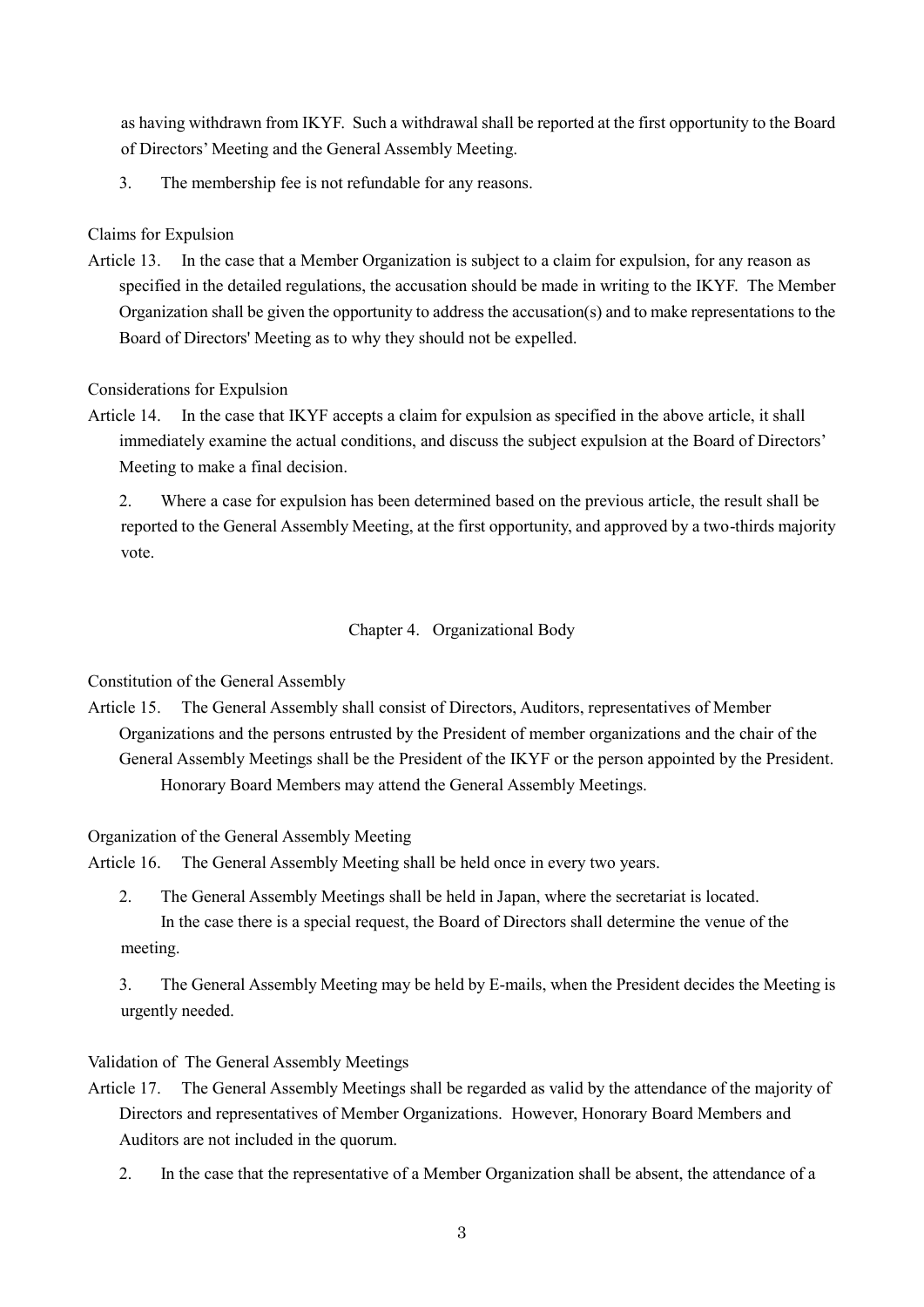substitute representative shall be entrusted by the President of the said that Member Organization.

3. Decisions of the General Meeting shall be made by the majority of members present with rights to vote, and the President has a casting vote when votes for and against are the same number. Each Director and each representative of Member Organizations has only the right to one vote.

General Assembly

Article 18. The General Assembly is the supreme decision-making body of IKYF, and considers the following:

- (1) Amendment of the Constitution
- (2) Plan activities
- (3) Budget and account settlement
- (4) Selection of Directors and Auditors
- (5) Membership and expulsion
- (6) Other important matters

Organization of Extraordinary General Assembly Meetings

Article 19. An Extraordinary General Assembly Meeting may be held at the request of the President of IKYF by a written request of more than third of the Directors.

Member Organizations shall be informed of the Meeting at least two months prior to the Meeting together with its agenda.

2. The Extraordinary General Assembly Meetings may be held by E-mails, when the President decides the Meeting is urgently needed.

Constitution of Board of Directors

Article 20. Board of Directors shall consist of Directors, and the President shall be the Chairman.

Organization of Board of Directors' Meetings

Article 21. Board of Directors shall organize one Ordinary Board of Directors' Meeting a year by the initiative of the President, and may organize Extraordinary Board of Directors' Meetings as appropriate.

2. The President shall call Board of Directors' Meetings by the request of a majority of members of the Board.

3. Board of Directors may adopt a resolution by the examination of documents or by discussion using E-mails only with the prior approval of the majority of members, and it shall report to the Board of Directors' Meeting, at the first opportunity, on the process and outcome of such a resolution.

4. Board of Directors' Meetings may be held by E-mails when the President decides the Meeting is urgently needed.

Validation of the Board of Directors' Meeting

Article 22. The Board of Directors' Meeting shall be regarded as valid by the attendance of the majority of Directors.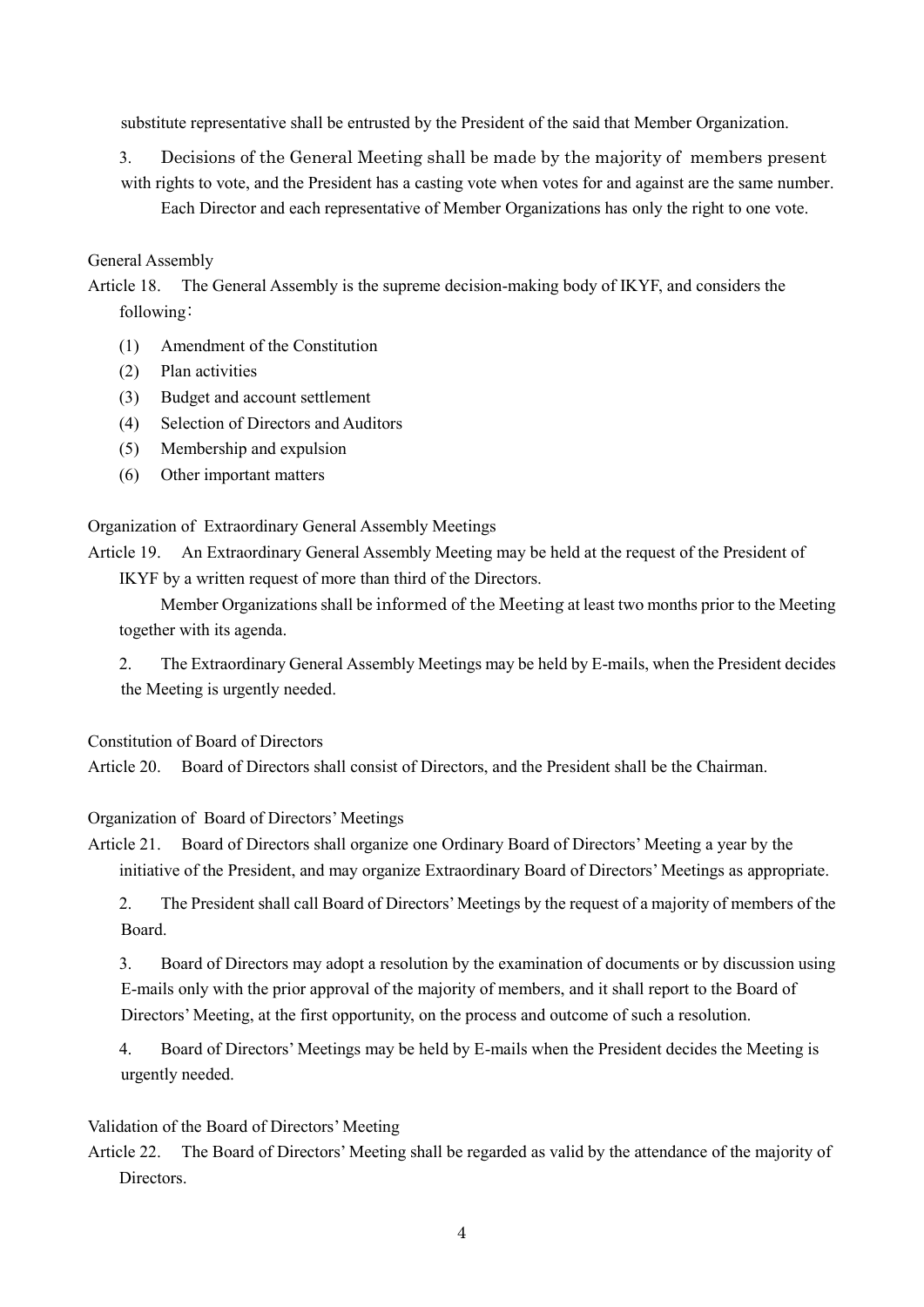2. Items shall be approved by the majority of votes by attendance, and the President has a casting vote when votes for and against are the same number.

3. Members of the Board of Directors may not send substitutes to the meeting. However, absentees may express his or her opinion by written documents or E-mails.

# Board of Directors

Article 23. Board of Directors shall discuss the following items:

- (1) Amendment of the Constitution
- (2) Plan activities
- (3) Budget and account settlement
- (4) Selection of board members
- (5) Membership and expulsion
- (6) Other important matters

2. The Board of Directors may resolve urgent items by itself, however, it shall report to the General Assembly, at the first opportunity, on the process and outcome of such a resolution.

## **Committees**

Article 24. Committees may be established in order to perform the objectives of the IKYF.

# Establishment of Committees

Article 25. Establishment of committees and other matters necessary for the committees require the approval of the Board of Directors.

## Chapter 5. Officers

# **Officers**

Article 26. IKYF shall have the following officers:

| President | - 1 person                                                       |
|-----------|------------------------------------------------------------------|
|           | Vice President - up to 3 persons                                 |
| Directors | - up to 20 persons (excluding the President and Vice Presidents) |
| Auditors  | - 2 persons                                                      |

## Selection of Officers

- Article 27. The President shall be recommended nominated by the Board of Directors at the Board of Directors' Meeting and shall be approved at the General Assembly Meeting. The Vice President(s) shall be elected among Directors. The President shall be a Director upon his or her appointment Directors other than the President shall consist of the following:
	- (1) Persons recommended by member countries: 7 persons from Japan, 3 persons from Europe, 2 persons from the United States and 1 person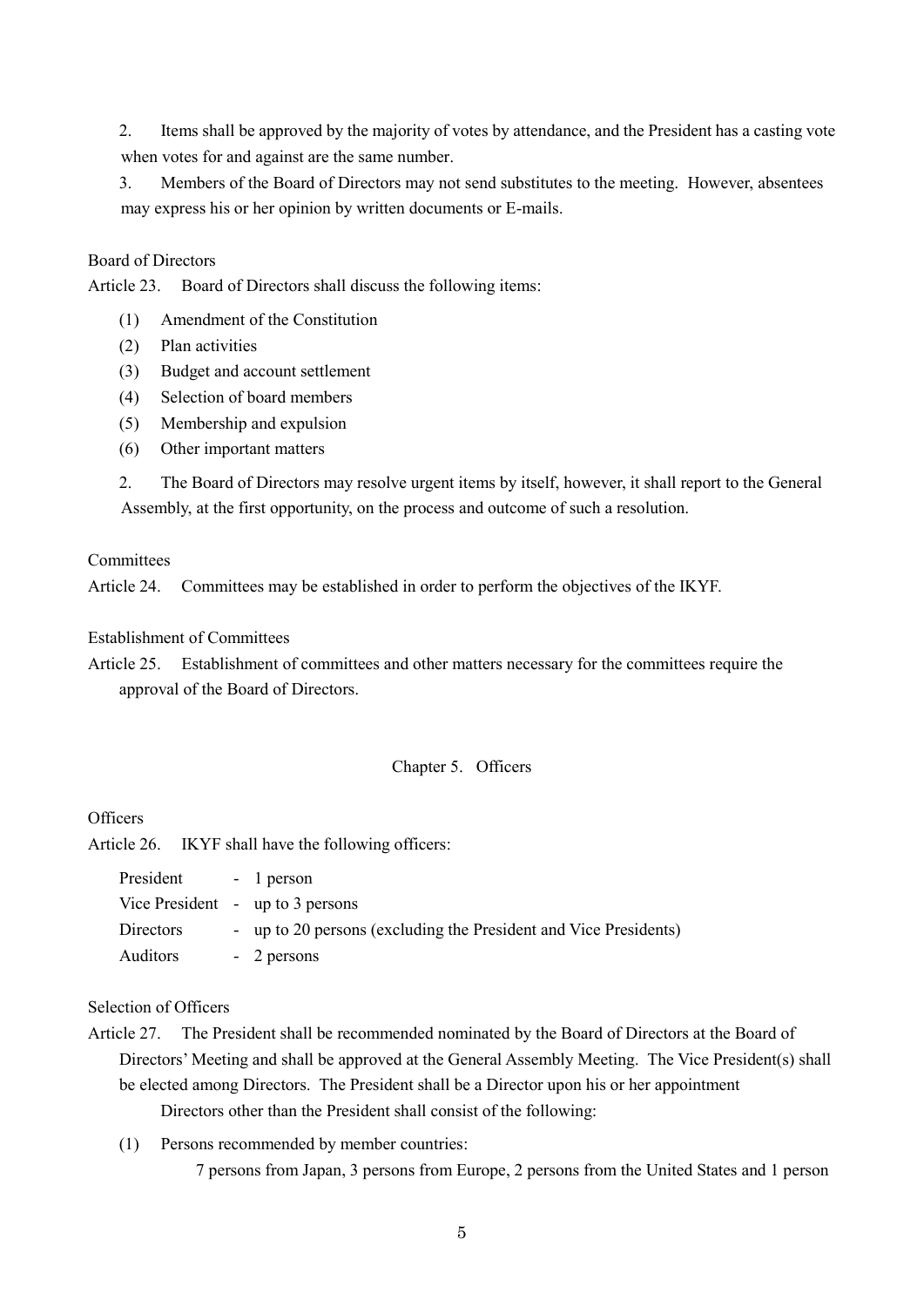from Asia and Oceania

- (2) 3 persons recommended by the President
- (3) A few academic experts recommended by the President

Auditors should be nominated at the Board of Directors' Meeting, and approved at the General Assembly Meeting.

Auditors shall not hold additional posts.

# Honorary Board Members

- Article 28. IKYF shall have the following honorary posts. Honorary Board Members (contributors to kyudo and academic experts) shall be selected by the Board of Directors' Meeting and with the approval of the General Assembly Meeting.
	- (1) Honorary President
	- (2) Honorary Chairman
	- (3) Counselors
	- (4) Advisers

Persons with honorary posts may be consulted by the President, and express their opinions related to the operation of IKYF.

# Assignment of Officers

Article 29. Duties of officers are as follows:

- (1) President represents and takes charge of IKYF.
- (2) Vice President(s) shall assist the President, and act for him or her according to the procedures specified by the President in case that he or she is not able to perform his or her duties.
- (3) Directors shall perform their duties as members of the Board of Directors.
- (4) Auditors shall inspect the accounting of IKYF and other operations related to its accounting, and shall prepare audit reports, and then shall submit them to the General Assembly Meeting.

# Term of Office and Replacement of Officers

Article 30.

- (1) Term of office is four years for all officers, and they can be re-elected.
- (2) In case officers are not able to perform their duties because of death or illness, the President of the IKYF shall confer with the Board of Directors for the assignment of successors.
- (3) Successors of Directors are recommended by Member Organizations, and shall be representatives of the same Member Organizations as the subject directors belonged to and persons recommended by the President of that Member Organization. The term of office for successors shall be the remaining period left in the term vacated by their immediate predecessor.
- (4) Officers may continue to take on assignments until the inauguration of their successors even after the termination of their term of office.

Renewal of Officers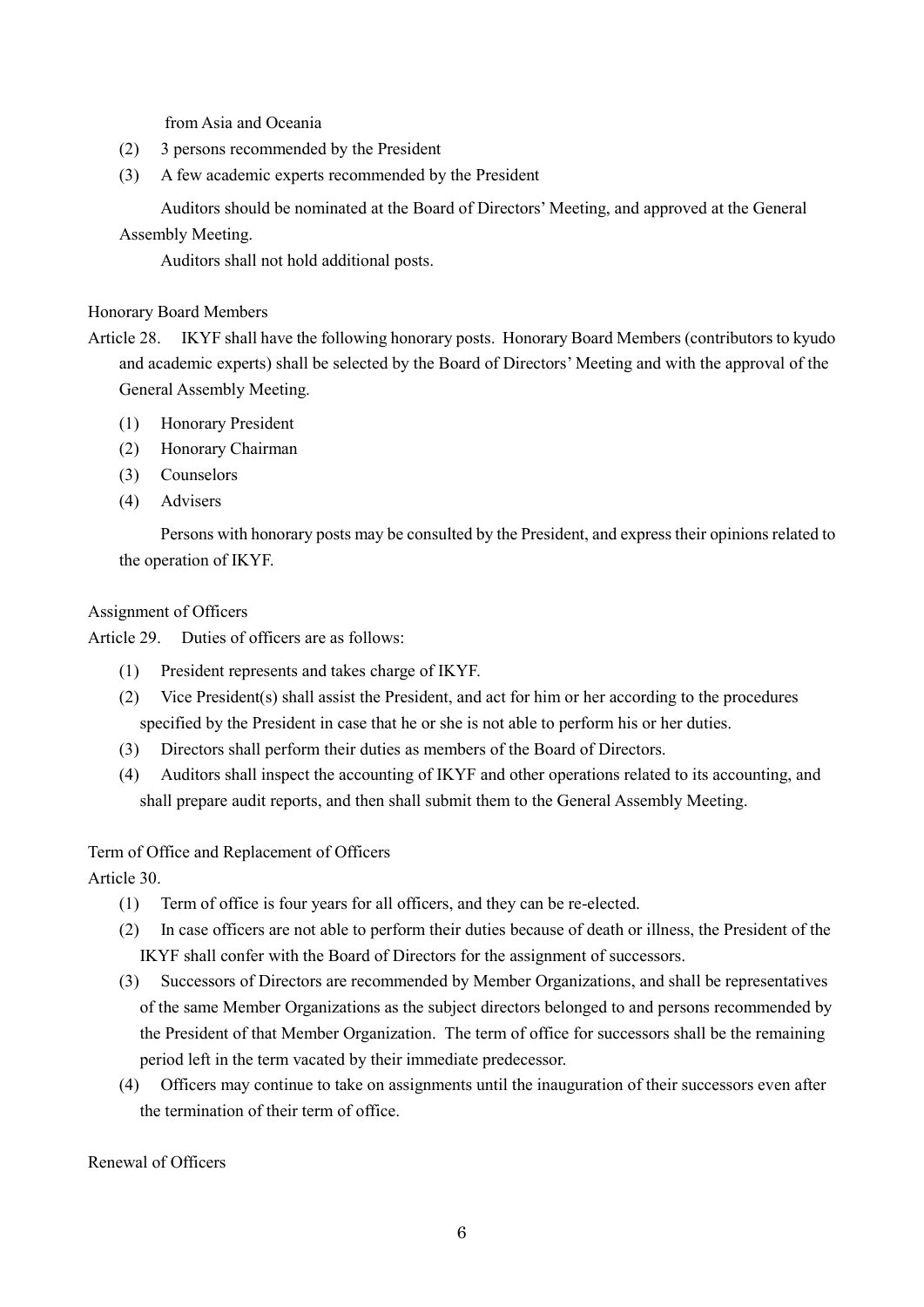Article 31. President and Vice President(s) may not be re-elected before the end of their 4-year term of office is finished. In the case that a Vice President is nominated by the President, he or she is exempt from the above provision.

## Chapter 6. Finance and accounting

Financial Resources

Article 32. IKYF may seek any additional financial resources in order to perform its objectives, and this must be reported to the Board of Directors.

Accounting

Article 33. Admission fees, annual membership fees, donations or any other revenues shall be used for the operational costs of IKYF.

Admission Fees and Annual Membership Fees

- Article 34. The amounts shall be determined at the General Assembly Meeting, and the payment methods shall be determined according to the detailed regulations set down separately and annexed to this document as Appendix 1.
	- 2. In the case that any Member Organization fails to pay its membership fees for a year or over without reasonable cause, the participation of the Member Organization and its members to any world championships, seminars or workshops may be suspended by a decision of the Board of Directors' Meeting.

Fiscal Year

Article 35. The fiscal year for IKYF shall begin on April 1<sup>st</sup> and end on March 31<sup>st</sup> of the next year.

2. Business reports and accounting shall be subject to audit within three months after the end of each fiscal year, and the President shall report to the Ordinary Board of Directors' Meeting, and make an announcement to Member Organizations.

3. Financial reports approved at the Ordinary Board of Directors' Meeting shall be submitted to the Ordinary General Assembly in totality for its approval.

## Chapter 7. Amateurism

Amateurism

Article 36. Members of IKYF must not use kyudo for political or commercial purposes in any form. Details are determined by separate regulations of the IKYF on amateurism and annexed to this document as Appendix 2.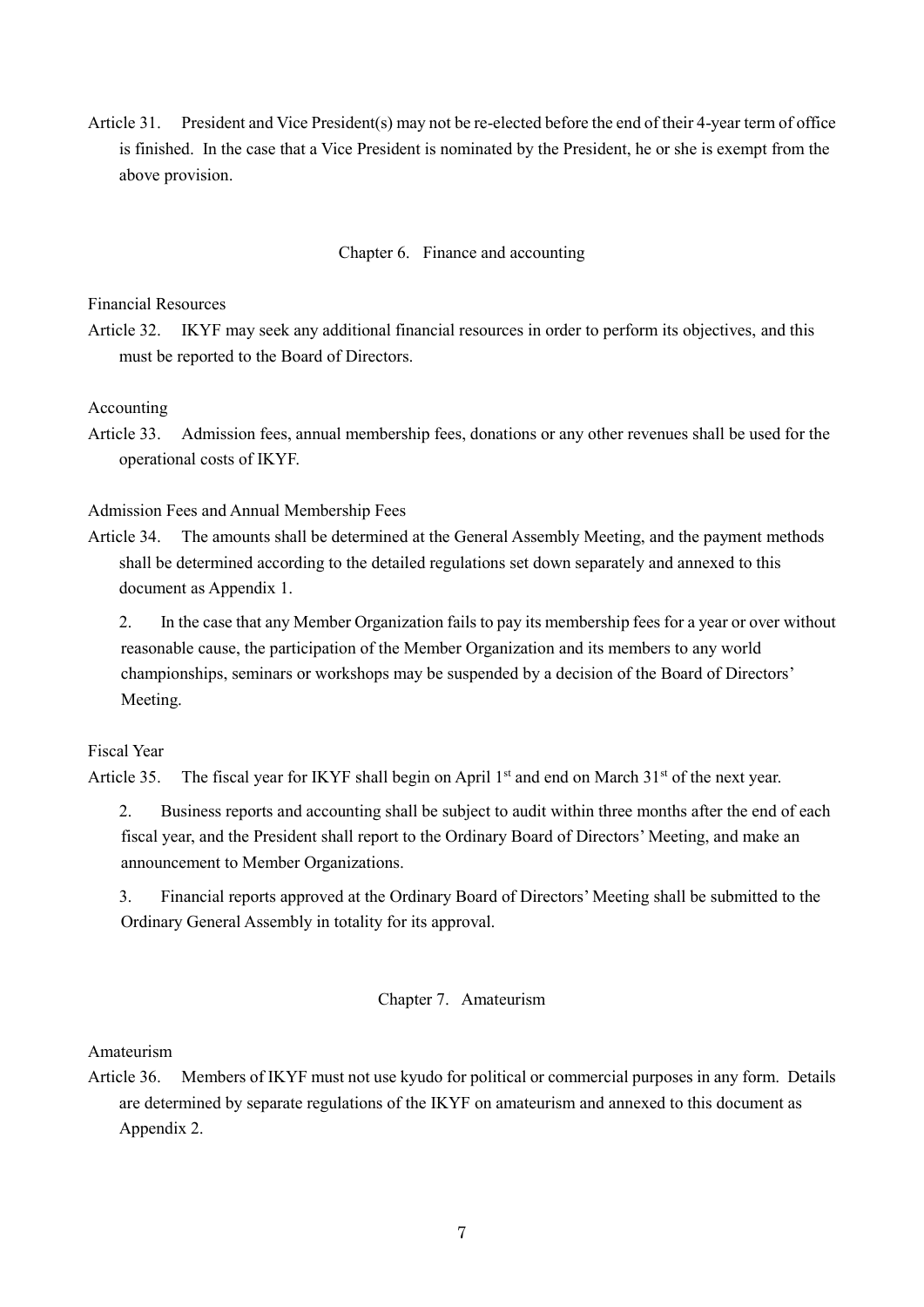# Chapter 8. Environment

Environment

Article 37. IKYF shall strive to enhance sport and the environment.

It shall focus its efforts on recycling activities including recycling of sporting goods, environmental protection by using sporting facilities with ingenuity, promoting activities to avoid the deterioration of the environment, and prioritize the preservation of the global environment.

Chapter 9. Change of the Constitution and Dissolution of IKYF

Changes and Abolishment of the Constitution

Article 38. Changes and abolishment of the Constitution shall be regarded as valid by the approval of two thirds or more of the attendance at the General Assembly Meeting.

The Board of Directors may resolve urgent changes, however, and it shall report to the General Assembly held immediately after such a resolution on its decision for its final approval.

## Dissolution

Article 39. Dissolution and closure of IKYF shall be regarded as valid by the approval of two thirds or more of Member Organizations, and its assets and fund shall be divided xxxxx among Member Organizations.

## Chapter 10. Special Clause

Change of objectives and purposes

Article 40. Change of objectives and activities in Article 6 requires a unanimous vote by the members of the General Assembly.

## Additional Clause

1. World kyudo championships shall be organized every four years.

Venues, dates and organizing bodies shall be determined by the General Assembly Meeting, and drafts of guidelines for competitions and budgets shall be made by the organizing body, and determined through the Board of Directors' Meeting.

- 2. Rules for kyudo competitions, examinations, and regulations for Member Organizations and their members and other matters which are not specified in this Constitution shall be pursuant to the rules specified by ANKF.
- 3. This Constitution shall be effective as of May  $2<sup>nd</sup>$ , 2006.
- 4. July 24th amendment in 2012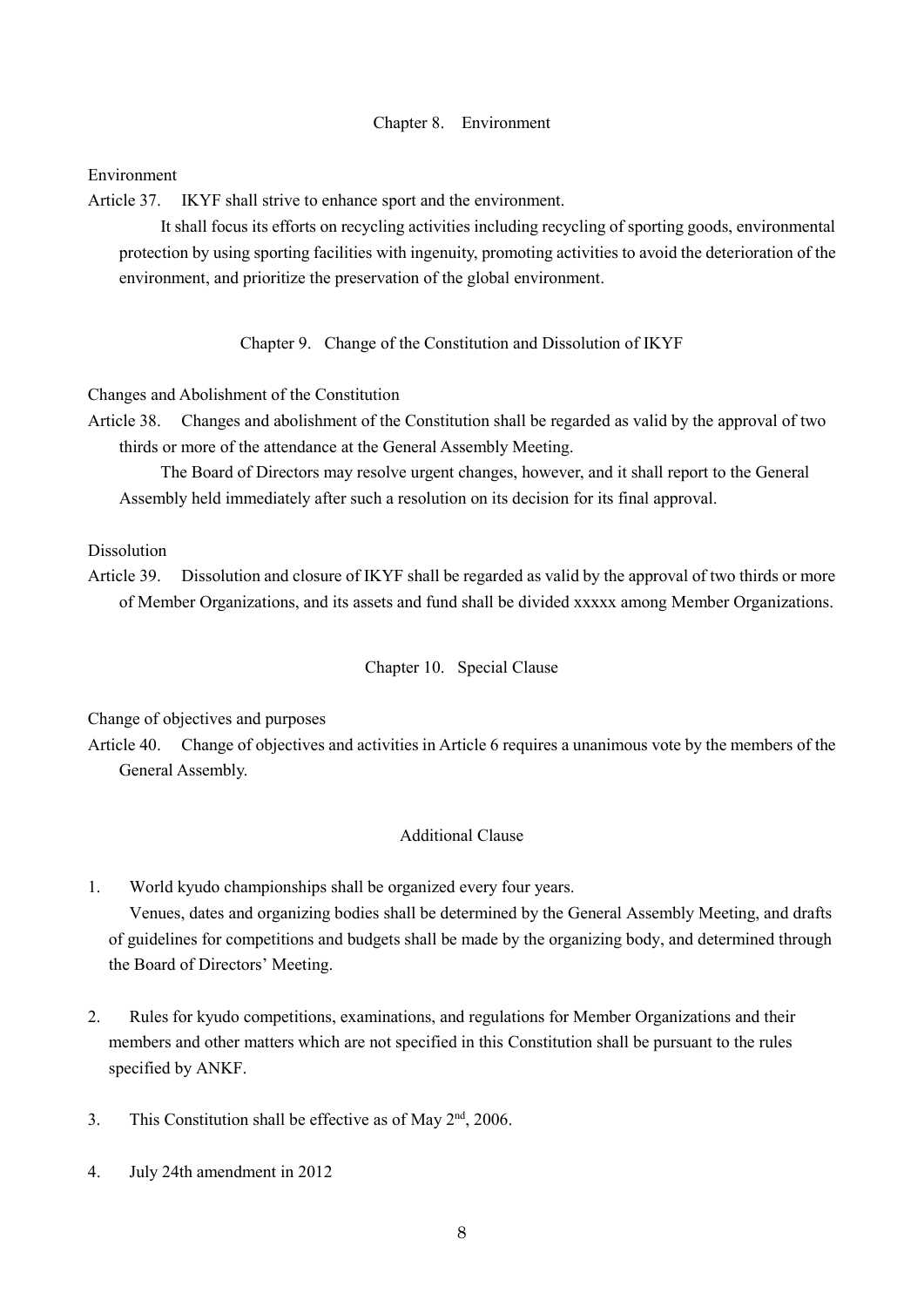# Appendix 1

# Detailed Regulations related to Membership and Expulsion from the IKYF

# Requirements for Application for Membership

Article 1. "One national governing body per country" prescribed in Article 2 of the Constitution of the International Kyudo Federation (hereinafter referred to as "the Constitution") shall be decided pursuant to means a body which is described in the Olympic Charter, if there are plural governing bodies in one country because of its historical background.

Article 2. Article 8 of the Constitution specifies the conditions as follows:

- (1) The organization must have registered members, who are currently taking part in kyudo activities.
- (2) The organization must have appropriate instructors (shidosha).
- (3) The organization must have financial basis for the payment of the annual membership fees to IKYF and be able to promote participation in the International Kyudo Championships.
- (4) The organization applying for membership of IKYF must, however, be associated with an appropriate regional federation (association) authorized by IKYF prior to its application. If there is no regional association in existence at the time of application, the group making the application for membership (to IKYF) is obliged to join the regional federation (association) when it founds.

# Procedures for Application for Membership

- Article 3. "detailed regulations" specified in Article 9 of the Constitution means the submission of the following documents:
	- (1) Application form for membership (required)
	- (2) Letters of recommendation from two Member Organizations (required)
	- (3) Constitution of the organization (required)
	- (4) List of registered members (required)
	- (5) Other reference material for the consideration of membership (voluntary)

# Deadline for Application of Membership

Article 4. Organizations which seek the approval for its membership at the General Assembly Meeting shall submit the above-mentioned documents at least 6 months before the next General Assembly Meeting.

Items for Consideration Related to the Application of Membership

Article 5. Following Article 10 of the Constitution the IKYF shall investigate and screen the Applicant Organization on the following items, and report to the Board of Directors.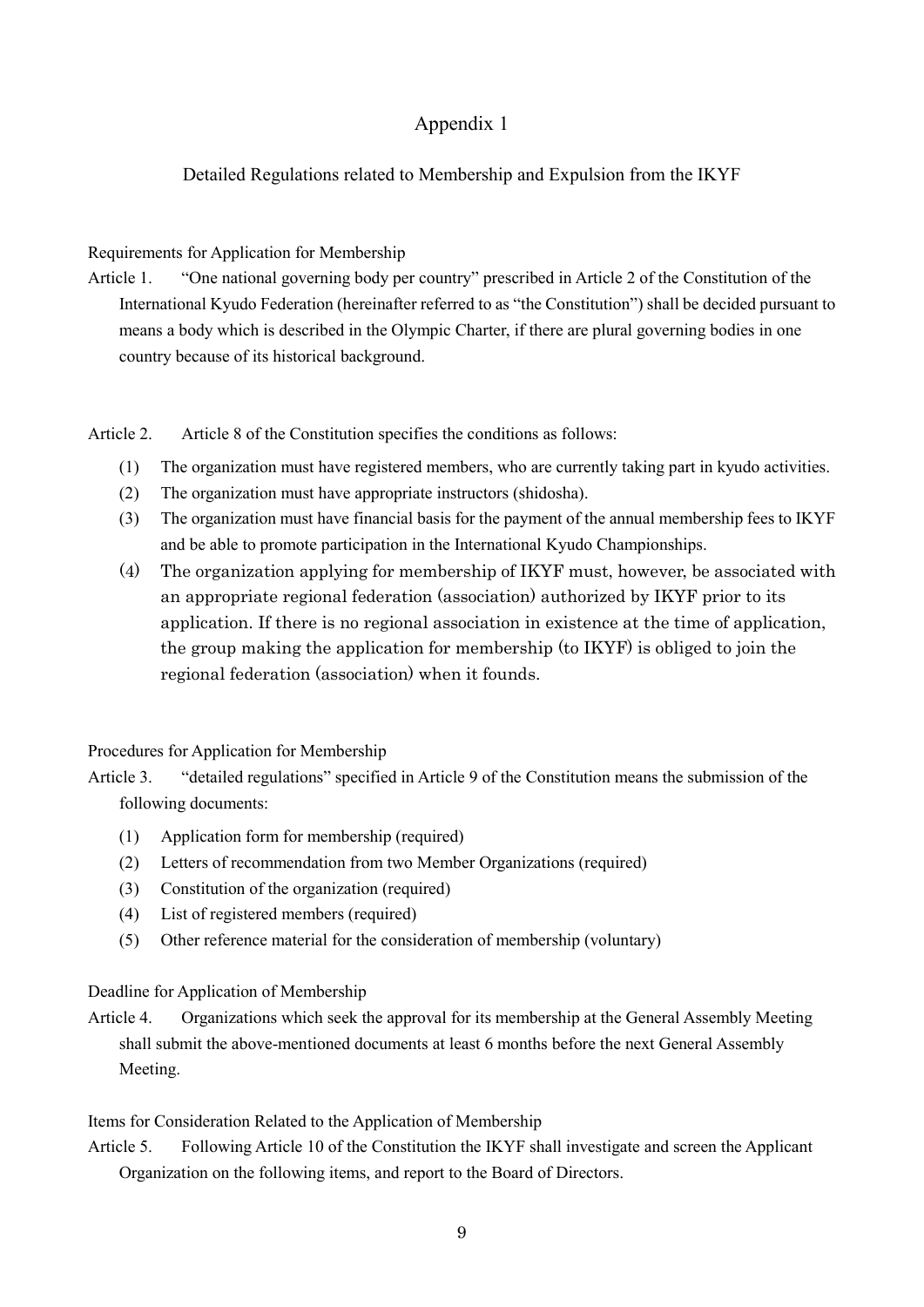- (1) Establishment and organization
- (2) Officers
- (3) Constitution
- (4) Financial conditions
- (5) Number of registered members, grade holders and number of shogo holders
- (6) Status on its activities including practice of kyudo
- (7) Participation in and organization of competitions and workshops
- (8) Instructors (shidosha)
- (9) Recognition of the Applicant Organization in their country (relation with public organizations)

If necessary, an interview with the representative of the Application Organization may be included in the investigation.

Payment Method of Admission Fees and Annual Membership Fees

Article 6. The organization whose membership is approved according to Article 10 of the Constitution shall pay the admission fees and annual membership fees by the end of the financial year based on Article 34 of the Constitution.

(1) According to the directive of the IKYF, admission fees shall be paid to IKYF by the end of December of the first year of membership.

\*Admission Fee Number of registered members

10,000JPY Under 50 20,000JPY 51 to 100 30,000JPY Over 101

(2) Annual membership fees shall be paid to IKYF by new Member Organizations and Member Organizations by the end of each December.

\*Annual Membership Fee Number of registered members 10,000JPY Under 50 20,000JPY 51 to 100 30,000JPY Over 101

Reasons for Expulsion

Article 7. Cause for expulsion specified in Article 13 of the Constitution of IKYF shall be the following:

- (1) Default of payment of annual membership fees for one year or more consecutive years without reasonable cause.
- (2) Insufficient activities related to instruction and promotion of kyudo.
- (3) Violation of the regulations related to amateurism.
- (4) Acts by the subject Member Organization which are significantly against Article 6 of the Constitution of IKYF (objectives and activities)
- (5) Other causes which make the existence of the subject Member Organization inappropriate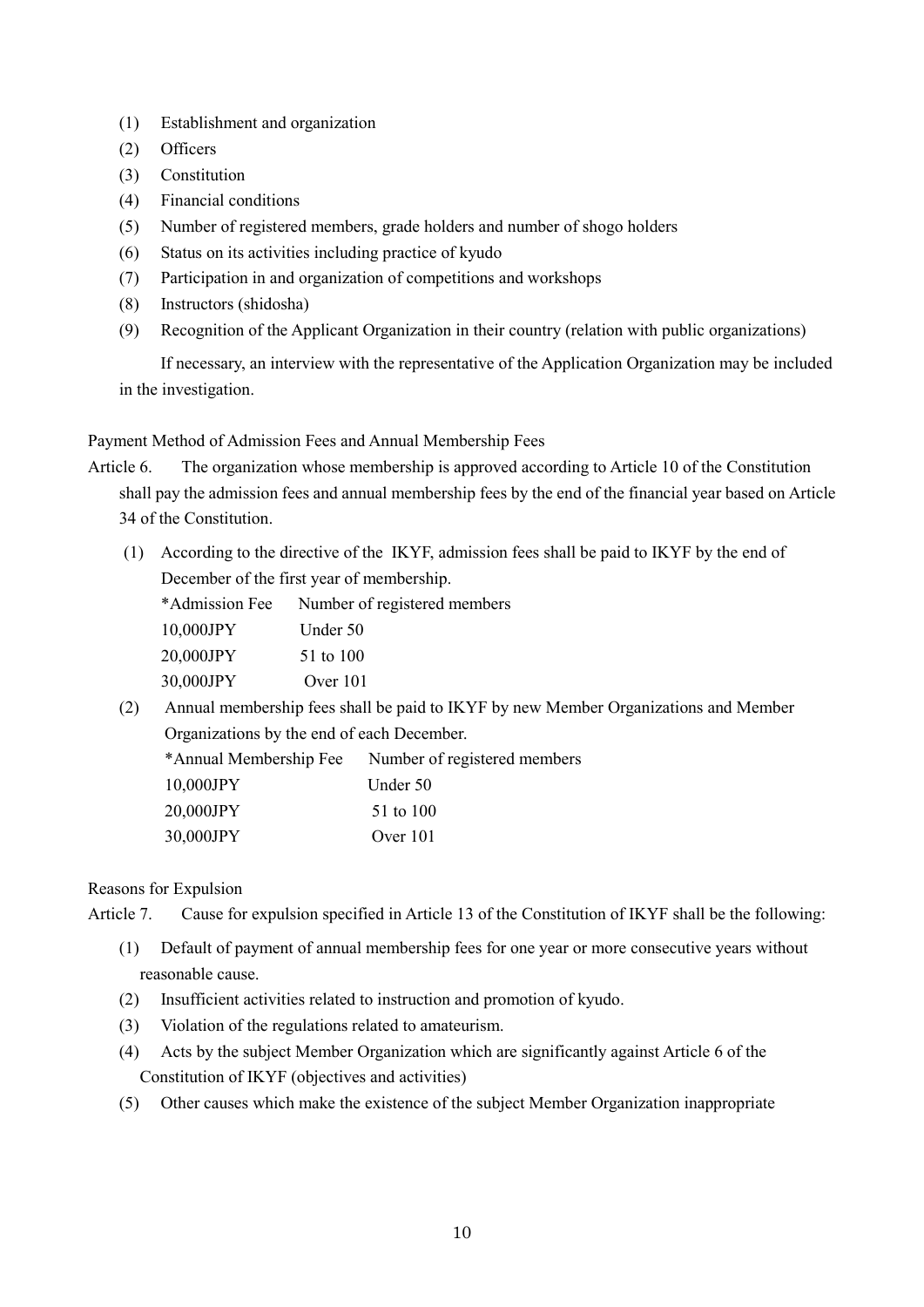# Appendix 2

# International Kyudo Federation Amateurism Regulations

# **Objectives**

Article 1. This regulation stipulates the requirements of amateurism as specified in Article 36 of the Constitution of the International Kyudo Federation (hereinafter referred to as "the Constitution").

Member Organizations

Article 2. Member Organizations and their members shall promote the objectives of the Olympic Charter stipulated by the International Olympic Committee (abbreviated as "IOC") to try and promote and development kyudo competition in a wholesome way.

# Members of the Member Organizations

- Article 3. Member Organizations of IKYF shall not include the following persons in their membership. Even if such a person has already become their member, the Member Organization may cancel his or her membership in the case that he or she falls under any of the following:
	- (1) Persons who allow their names, photos or achievements in competitions for advertisements without approval of the Member Organization they belong to
	- (2) Persons who receive material advantage for their preparation or participation in competitions without prior approval by the Member Organization they belong to
	- (3) Persons who exchange their awards or supplementary prizes for money
	- (4) Persons who participate in competitions that IKYF or the Member Organization they belong to prohibit them from participating in
	- (5) Persons who act significantly against the spirit of fair play by doping or through acts of violence during competition
	- (6) Persons who received or currently receive money for acting as a kyudo coach
	- (7) Persons who use uniforms or kyudo equipment with commercial advertisements or have others use such uniforms or equipment
	- (8) Persons who violate the Olympic Charter and wounded their dignity or credit as competitors

# Notification of Appearance in Broadcastings

Article 4. Member Organizations and their members must give prior notice to IKYF in the case that they are asked for appearances or participation in broadcasting, round-table discussions and other events that directly reflects on the IKYF. As a consequence, the IKYF may prohibit such appearances or participation where it determines it is inappropriate. The above does not apply to media coverage of local events within member organizations.

Joint Organization and Sponsorship for Competitions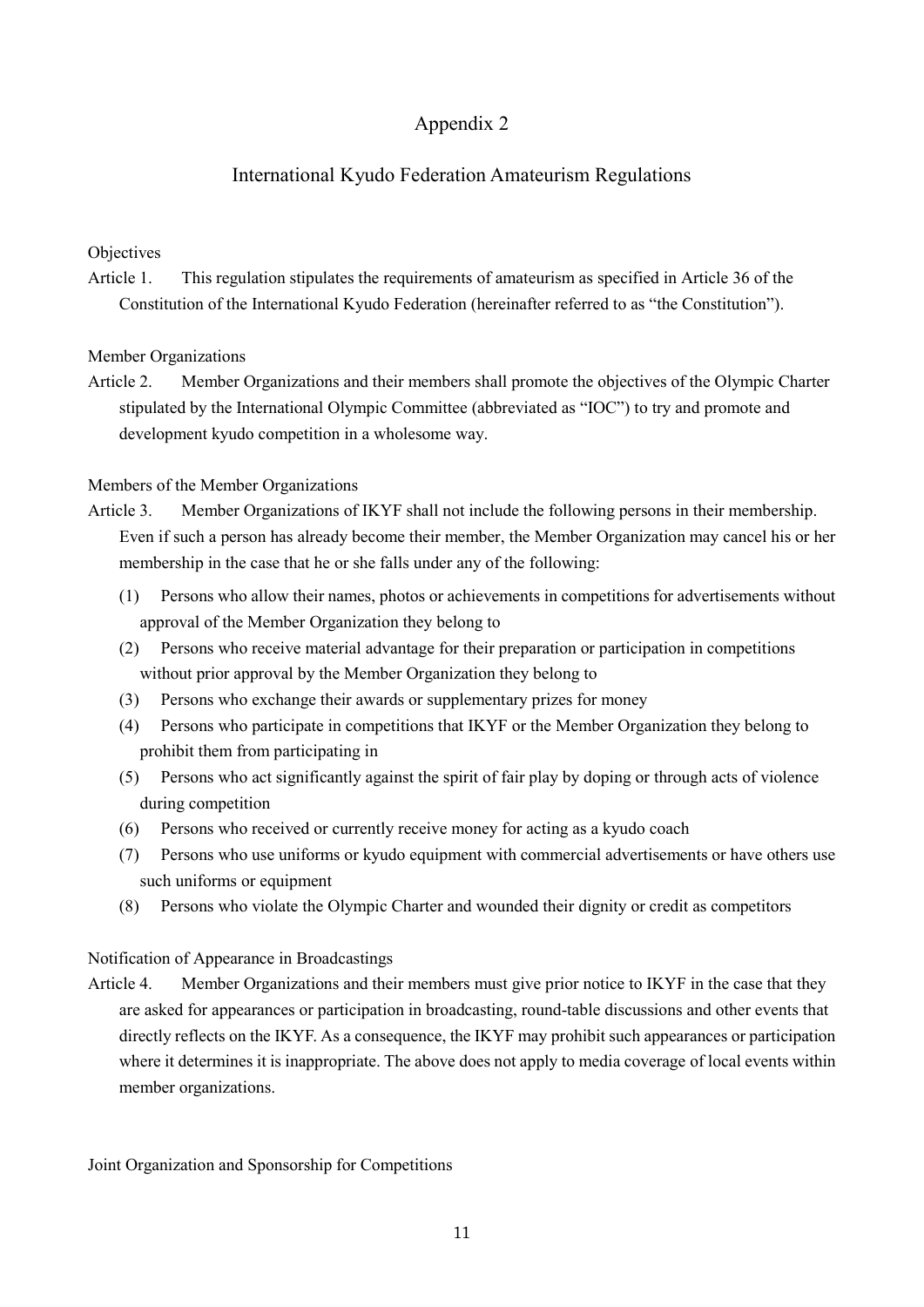Article 5. Member Organizations of the IKYF may organize competitions and other events with other organizers or sponsors. They must have prior approval by the IKYF for commercial promotion using such competitions. Use of programs or posters of competitions is not subject to such approval.

2. Basically, the awards given by the competitions related to Member Organizations of IKYF are trophies, cups or medals. Supplementary prizes shall be the items which do not harm the dignity of the competitions and are not used for commercial purposes.

Compliance with Regulations

Article 6. Officers of the IKYF shall always emphasize dignity and honor, and act as a model for Member Organizations and their members.

IKYF may give warnings and prohibit Member Organizations or their members from participation in projects organized by IKYF in the case that the organization or members are against the regulations.

# Additional clause

- 1. This regulation shall be effective as of May  $2<sup>nd</sup>$ , 2006.
- 2. July 24th amendment in 2012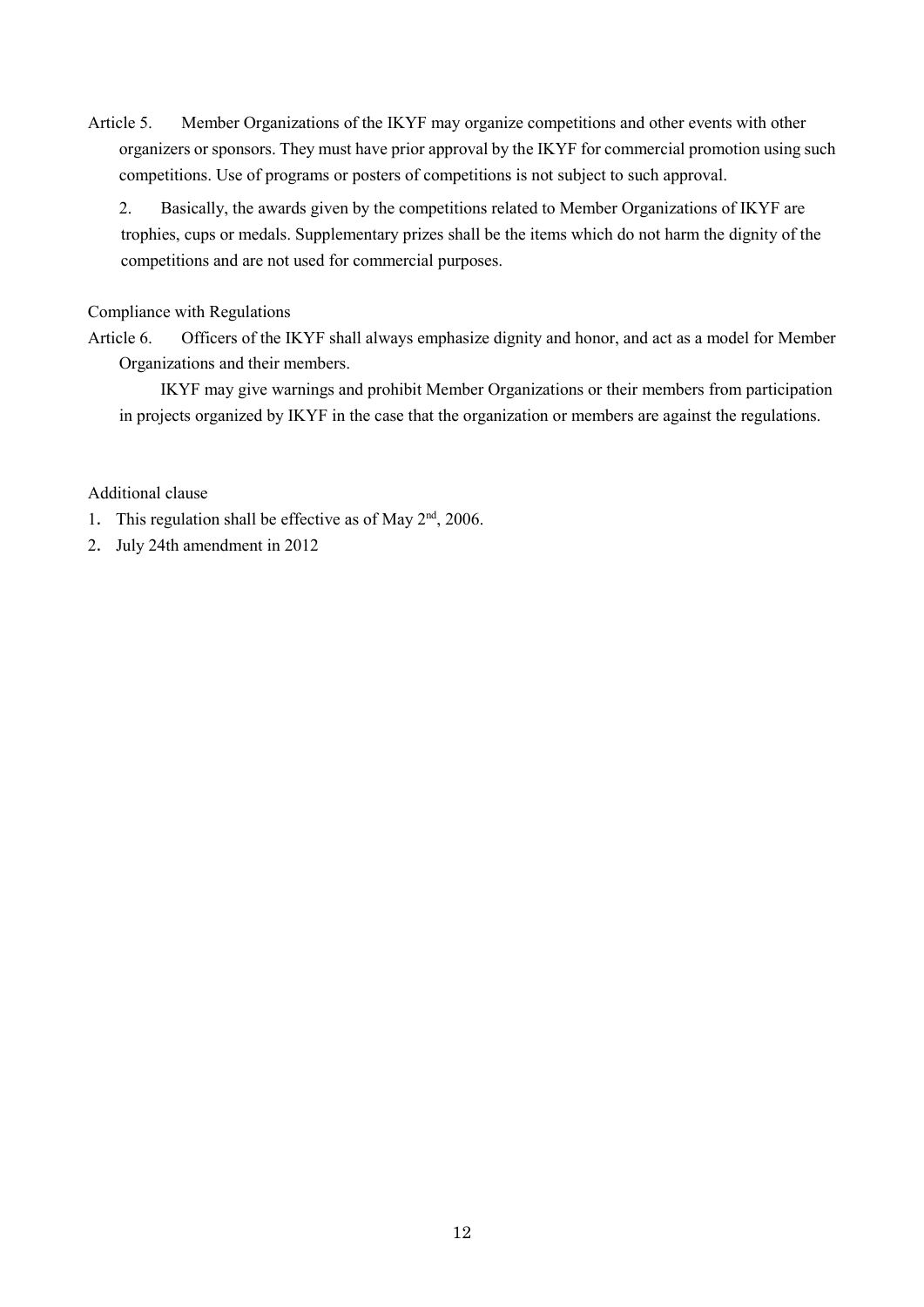

# 国際弓道連盟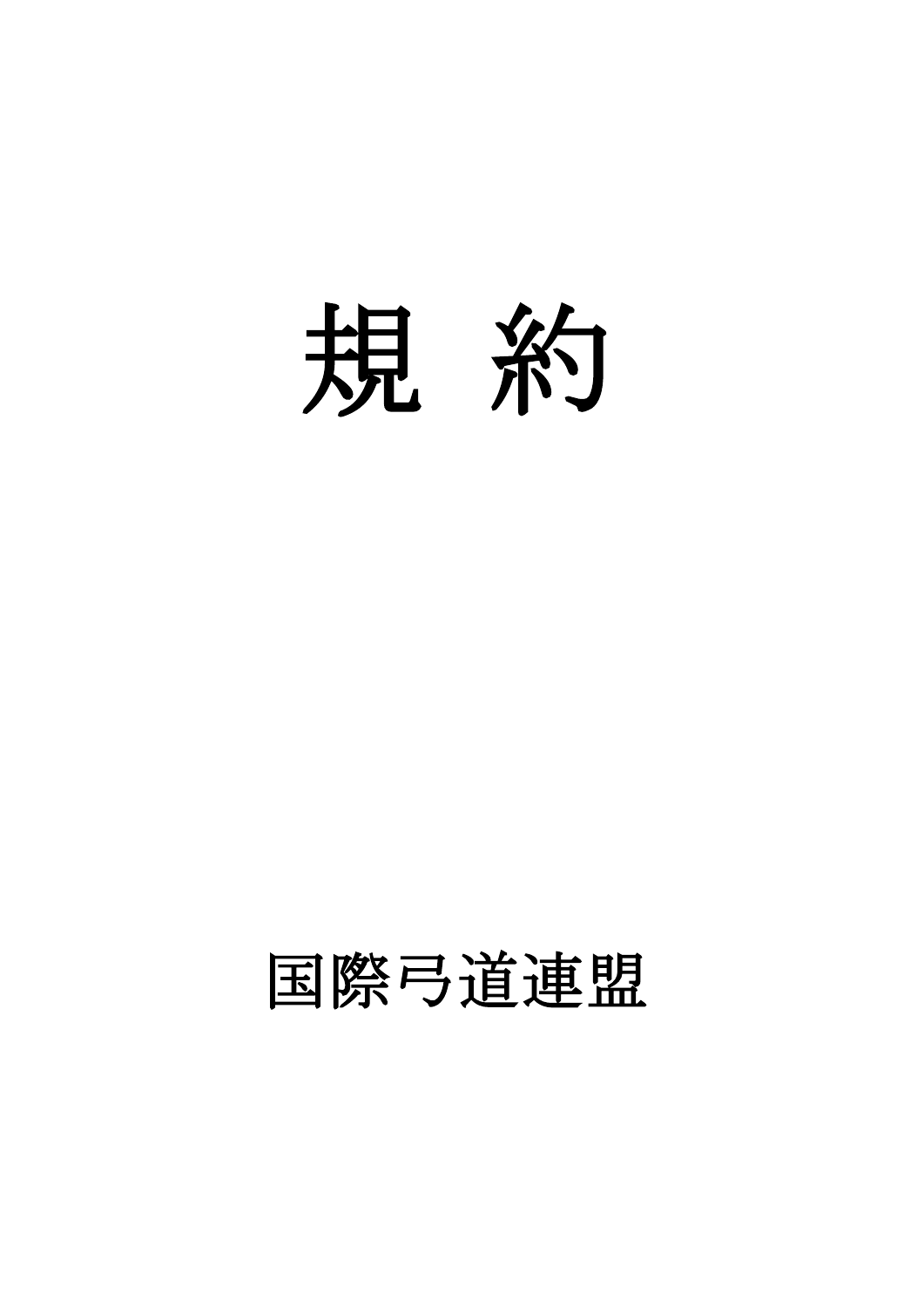# 国際弓道連盟規約

#### 第1章 総則

名称

第1条 本連盟は国際弓道連盟(以下「国際弓連」という)と称する。 英文名では International kyudo Federation(略称 IKYF)とする。

構成

第 2 条 国際弓連は、各国を代表する唯一の国内弓道統括団体(以下「加盟団体」という) によって構成される。

所在地

第3条 国際弓連の事務局は、日本国東京都渋谷区神南1丁目1番1号に置く。

使用言語

第 4 条 国際弓連の公式言語は、日本語および英語とし、技術用語は日本語を使用する。 全ての文書などで英語版との間に相違がある場合には、日本語版を優先する。

性格

第 5 条 国際弓連は、弓道を愛好する非政治的な団体であって、人種、性別、宗教、信条 その他による如何なる差別をも認めない。

#### 第 2 章 目的及び事業

主旨および目的

第 6 条 国際弓連は、伝統的な日本文化としての弓道を通じて、弓道の最高目標である「真、 善、美」を追求し、もって人格の形成を志す弓道人の養成を目的とする。さらに全世界 にわたって弓道の普及と振興を図り平和な社会の実現を目指すととも に、加盟団体相互 の信頼と友情を培うことを目的とする。

事業

第 7 条 国際弓連は、前条の主旨および目的を達成するために、次の事業を行う。

(1)弓道の国際競技規則の制定

- (2)世界弓道選手権大会の開催および大会参加の推進
- (3)各国における弓道の普及振興の支援
- (4)各国の弓道連盟組織の発展に対する支援
- (5)講習会、研修会などの開催および支援
- (6)用具、指導書、技術問題等の情報交換ならびに機関誌の発行
- (7)財団法人全日本弓道連盟(以下 「全弓連 」)が施行する審査受審の推進
- (8)その他前条の目的達成に必要な事業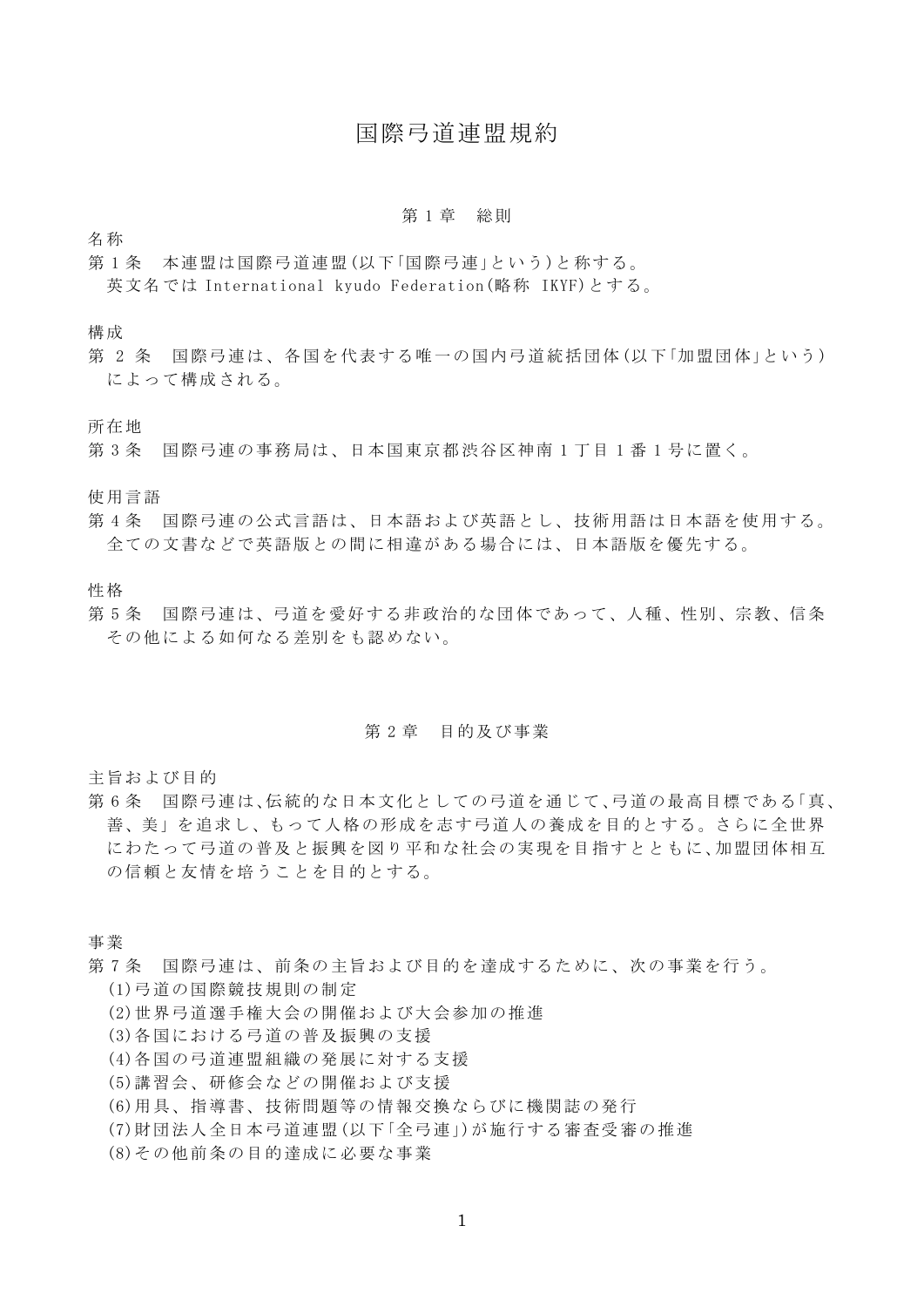#### 第 3 章 加盟、脱退、除名

加盟資格

- 第 8 条 国際弓連へ加盟しようとする団体は、別に定める国際弓連加盟および除名に関す る細則第 1 条を満たしていなければならない。
	- この細則は補足 1 としてこの規約に付記される。

加盟申請

第 9 条 加盟申請は、別に定める細則に基づき行われなければならない。 この細則は補足 1 としてこの規約に付記される。

加盟審査

- 第10条 国際弓連が前条の申請を受理したときは、加盟申請を行った団体(以下「申請団 体」という)について別に定める資格要件などを調査し、理事会で加盟 の可否について 審議する。
- 2 前項に基づく加盟の可否の結果については、その後最初に開催される総会に報告し、 承認を得なければならない。

加盟団体への登録

第 11 条 国際弓連の加盟団体に登録する会員は、重複して登録できない。 個人がその居 住国の加盟団体以外の加盟団体に入会することを希望する場合には、両加盟団体の相互 合意をもってなされなければならない。

脱退の手続

- 第12条 加盟団体が国際弓連からの脱退を希望するときは、文書による届出を国際弓連 に提出しなければならない。
- 2 前項に規定する届出を国際弓連が受理した日をもって、当該加盟団体は国際弓連を脱 退したものとみなされる。この場合、当該加盟団体の脱退は、その後、最初に開かれる 理事会および総会に報告するものとする。
- 3 納入された会費は、理由の如何にかかわらず返還しない。

除名の申立

第13条 加盟団体が細則に定める除名申立事由に該当する場合は、国際弓連に対して文 書により当該団体の除名を申し立てることができる。 この細則は補足 1 としてこの規約に付記される。

除名の審議

- 第14条 国際弓連は、前条に定める除名の申立を受理した場合は、関係者から速やかに 事情聴取するなど実情を調査し、当該加盟団体の除名の可否を理事会において審議の上、 決定する。
- 2 前項に基づき除名を決定した理事会の審議結果は、その後最初に開かれる総会で報告 し、その3分の2以上の承認を得て成立する。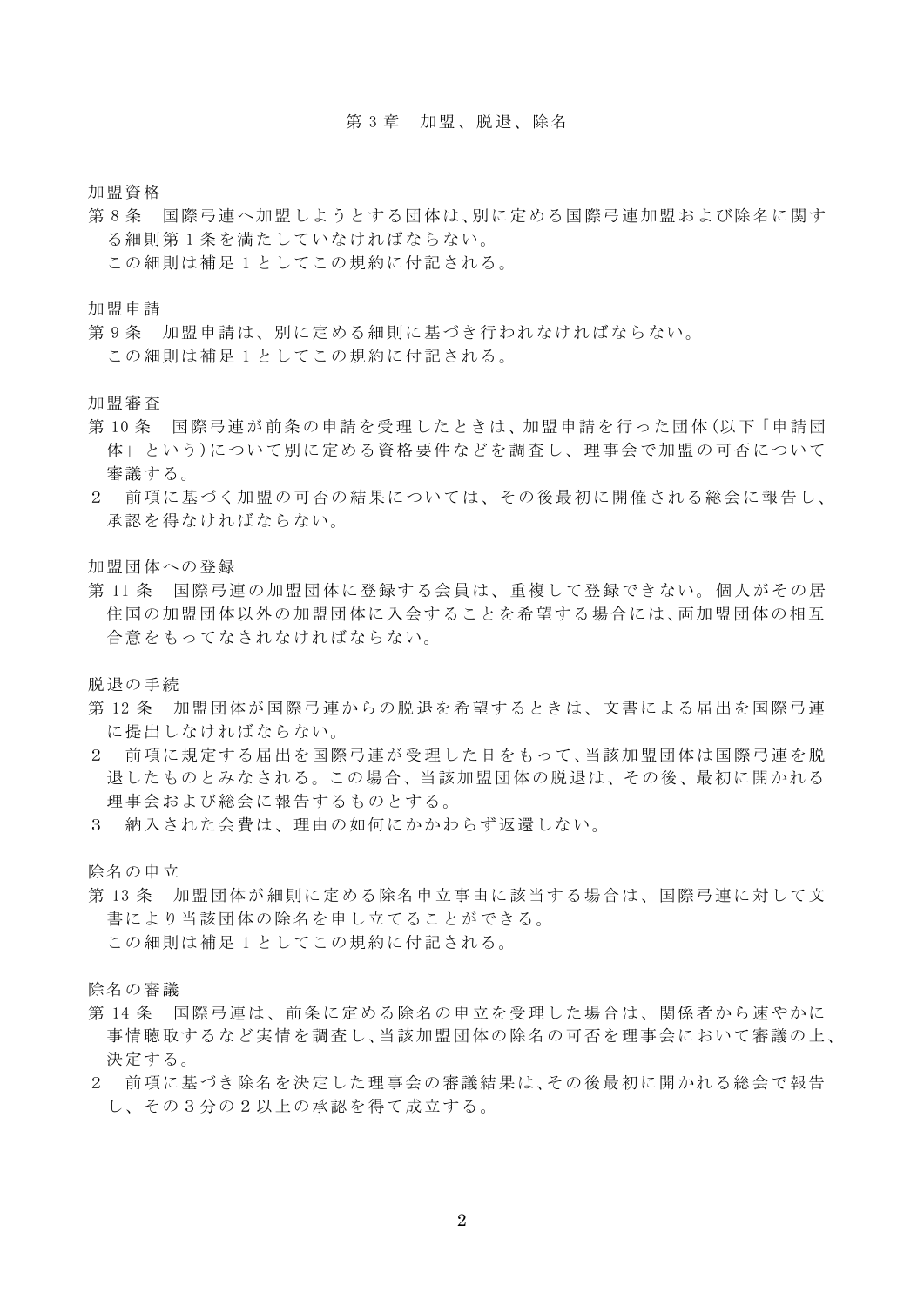総会の構成

第15条 総会は理事・監事および各加盟団体代表者ならびに当該加盟団体会長が委任す る者をもって構成し、議長は国際弓連会長もしくは会長が指名する者とする。 なお、名誉役員も出席する事ができる。

総会の開催

- 第 16 条 定期総会の開催は 2 年に1回とする。
- 2 総会の開催場所は本部事務局がある日本国内とする。
- とくに申請があった場合は理事会で協議のうえ、開催場所を決定する。
- 3 総会は、会長が緊急と判断した場合は、電子メールで の会議を開催できる。

総会の成立

- 第17条 総会は理事および各加盟団体代表者の構成総数員の過半数の出席により成立す る。ただし、名誉役員および監事を除く。
- 2 加盟団体代表者が欠席する場合は、当該加盟団体会長が委任する者を代理人として出 席させることができる。
- 3 議案は、議決権を有する出席構成員の過半数により決し、可否 同数の場合は議長が決 する。

総会における議決権数は、理事と各加盟団体代表者(代理人を含む)各1人につき 1 議決 権とする。

総会

- 第 18 条 総会は国際弓連の最高決議機関で、次の議案を審議する。
	- (1)規約の改正
	- (2)事業計画
	- (3)予算および決算
	- (4)理事・監事の選出
	- (5)加盟および除名に関する事項
	- (6)その他重要事項

臨時総会の開催

第19条 臨時総会の開催については会長の要請に基づき、もしくは理事の3分の1以上 からの書面による要請があれば開催することができる。

この場合、招集は少なくとも 2 ヶ月前までに加盟団体に議題を添えて通知しなければ ならない。

2 臨時総会は、会長が緊急と判断した場合は、電子メールで の会議を開催できる。

理事会の構成

第 20 条 理事会は、理事をもって構成し、会長が議長となる。

理事会の開催

第21条 理事会は、会長が招集し、毎年1回定期に定時理事会を、その他必要に応じ 臨時理事会を開催できる。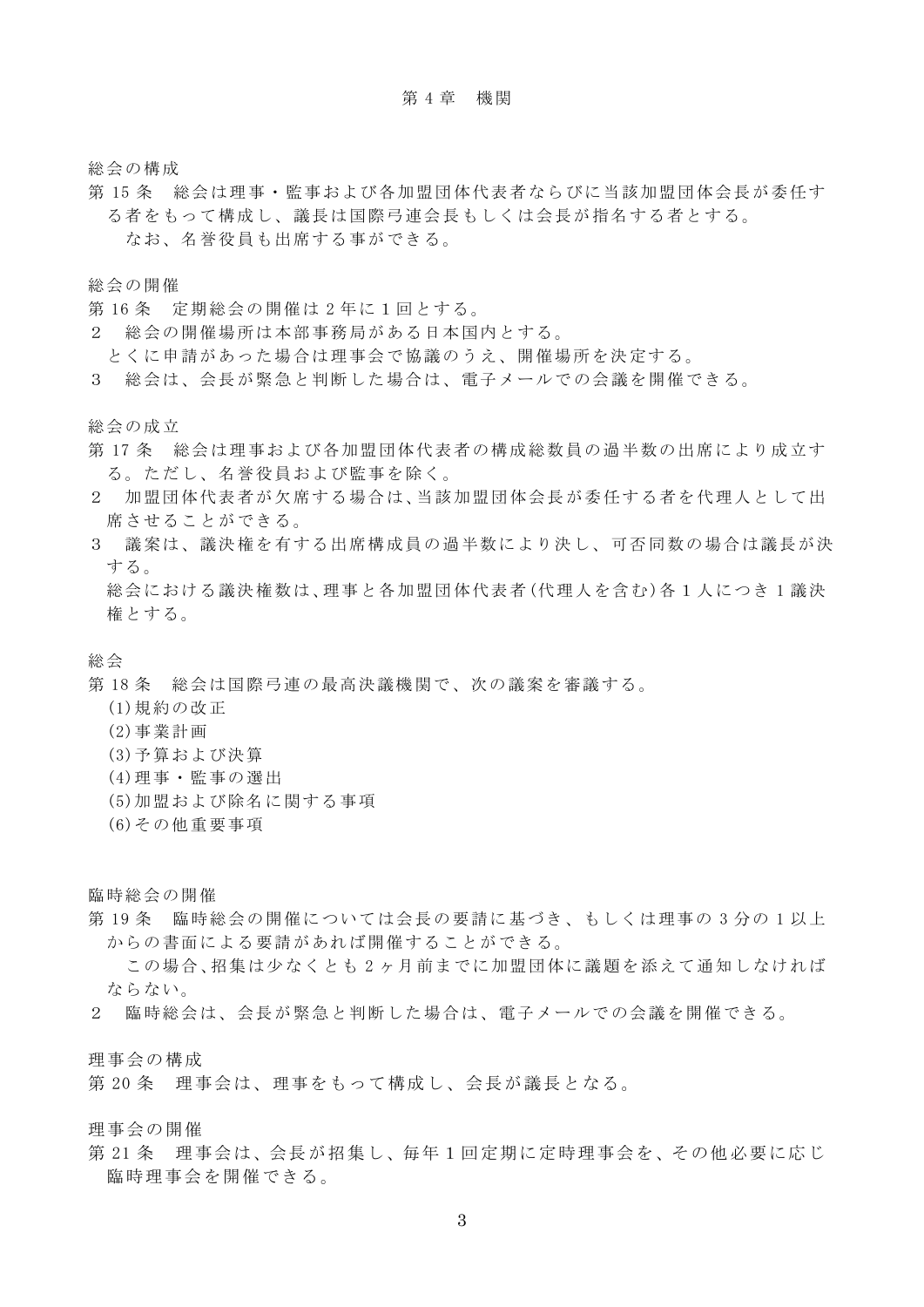- 2 理事会構成員の過半数の要請があった場合は、会長は理事会を招集しなければな らない。
- 3 理事会はあらかじめ構成員の過半数の合意を得た場合に限り、書面審議あるいは 電子メールによって議決を行った場合は、その後最初に開かれる理事会にその経過 を報告しなければならない。
- 4 理事会は、会長が緊急と判断した場合は、電子メールで の会議を開催できる。

理事会の成立

- 第 22 条 理事会は理事総数の過半数の出席により成立する。
- 2 議案は、出席理事の過半数により決し、可否同数の場合は議長が決する。
- 3 理事会への代理人の出席は認めない。ただし、欠席者は、書面あるいは電子メー ルにより意見の表明ができる。

理事会

- 第 23 条 理事会は総会に提案する次の事項を審議する。
	- (1)規約の改正
	- (2)事業計画
	- (3)予算および決算
	- (4)総会から付託された事項
	- (5)加盟および除名に関する事項
	- (6)その他重要事項
- 2 総会で決議を要する事項のうち、緊急を要する場合は理事会で決議することがで きるが、その後最初に開催される総会にその経過を報告しなければならない 。

委員会

第 24 条 国際弓連の目的を遂行するために、委員会を置くことができる。

委員会の設置

第 25 条 委員会の設置、および委員会についての必要な事項は理事会において定める。

#### 第 5 章 役員

役員

- 第 26 条 国際弓連には、次の役員を置く
	- 会長 1名
	- 副会長 3名以内
	- 理事 20名以内(会長・副会長を除く)
	- 監事 3名

役員の選出

- 第 27 条 会長は、理事会で推薦し、総会で選任する。 副会長は理事の中から選任する。会長は就任と同時に理事になるものとする。 会長を除く理事は次の各号による。
	- (1) 加盟各国から推薦された者 日本7名、欧州3名、米国2名、アジアオセアニア 1 名
	- (2) 会長が推薦した者 3 名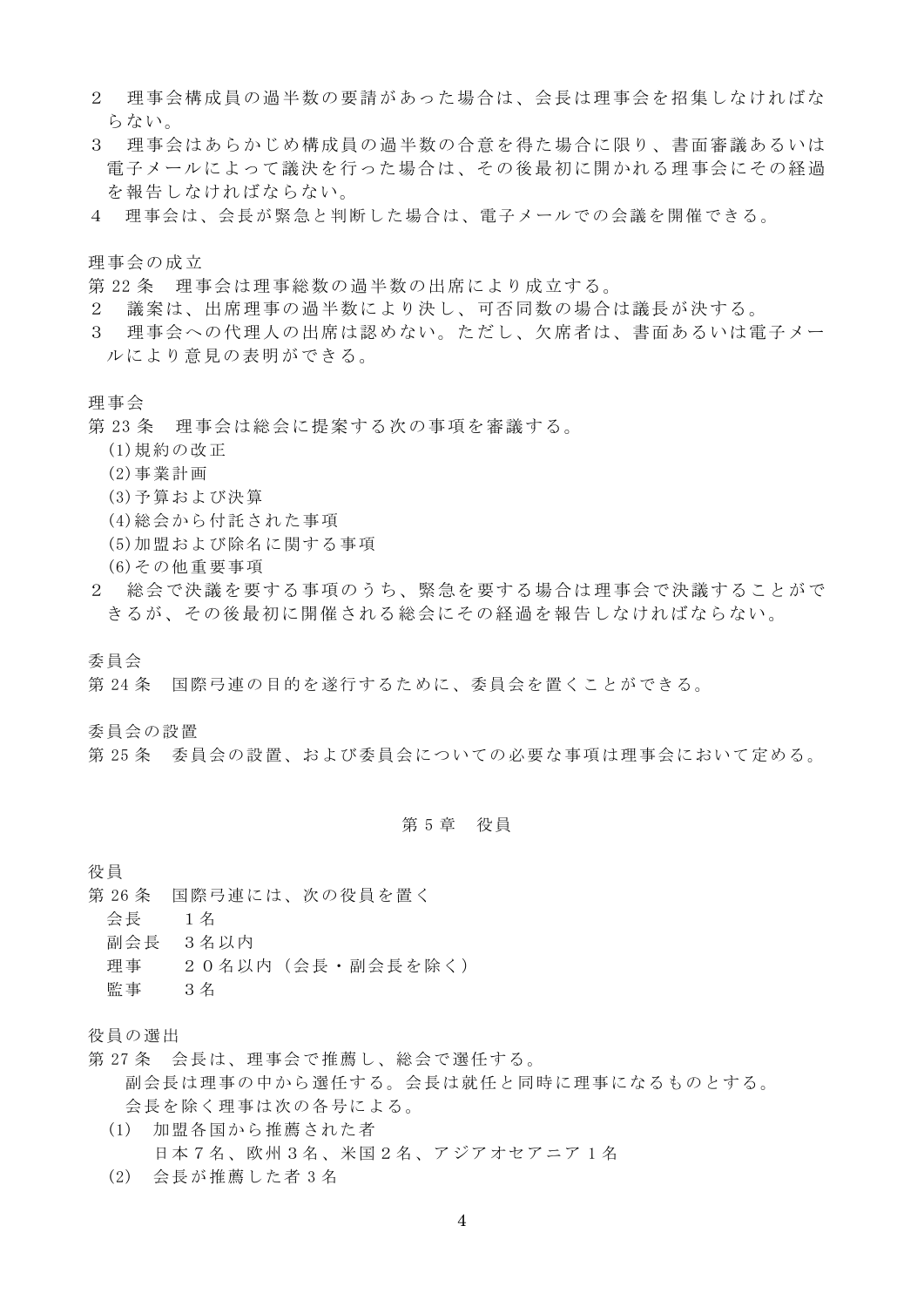- (3) 会長が推薦した学識経験者若干名 監事は、理事会で推薦し総会で決議する。 監事は他の役員を兼ねることはできない。
- 名誉役員
- 第 28 条 国際弓連に次の名誉職を置くことができる。名誉役員は弓道功労者および学識 経験者のうちから理事会で選出し、総会で承認を得る。
	- (1) 名誉総裁
	- (2) 名誉会長
	- (3) 顧問
	- (4) 参与
		- 名誉職にある者は、会長の諮問に応じ、国際弓連の運営に意見を述べることができる。

役員の任務

- 第 29 条
	- 役員の任務は次の通りとする。
	- (1)会長は国際弓連を代表し、これを統括する。
	- (2)副会長は会長を補佐し、会長事故あるときは あらかじめ会長が定めた順序において 会長の任務を代行する。
	- (3)理事は理事会の構成員としてその任務を遂行する。
	- (4)監事は国際弓連の会計とその他の会務を監査し、監査報告を作成し総会に提出する。
- 役員の任期及び補充
- 第 30 条
	- (1)役員の任期はすべて 4 年とし、再任は妨げないものとする。
	- (2)役員が死亡、病気などの事由で任務が続けられない場合は国際弓連会長が理事会に 諮り後任者を任命する。
	- (3)ただし、加盟団体から推薦された理事については当該理事が所属する加盟団体代表 者またはその当該会長の推薦する者が後任者となる。なお、後任者の任期は前任者の 残任期間とする。
	- (4)役員は任期満了後であっても後任者が就任するまでは引き続きその任務を行 う。

役員の更新

第 31 条 会長および副会長は 4 年間の任期を終了した後でなければ再選されることはで きない。ただし、副会長が会長に選出される場合はこの限りでない。

#### 第 6 章 財務と会計

財源

第 32 条 国際弓連は、その任務遂行のため、特別な財源を求めることができるが、理事 会へ報告しなければならない。

会計

第 33 条 国際弓連の運用に要する費用は、加盟金、年次会費、寄付金、その他の収入を もってこれに充てる。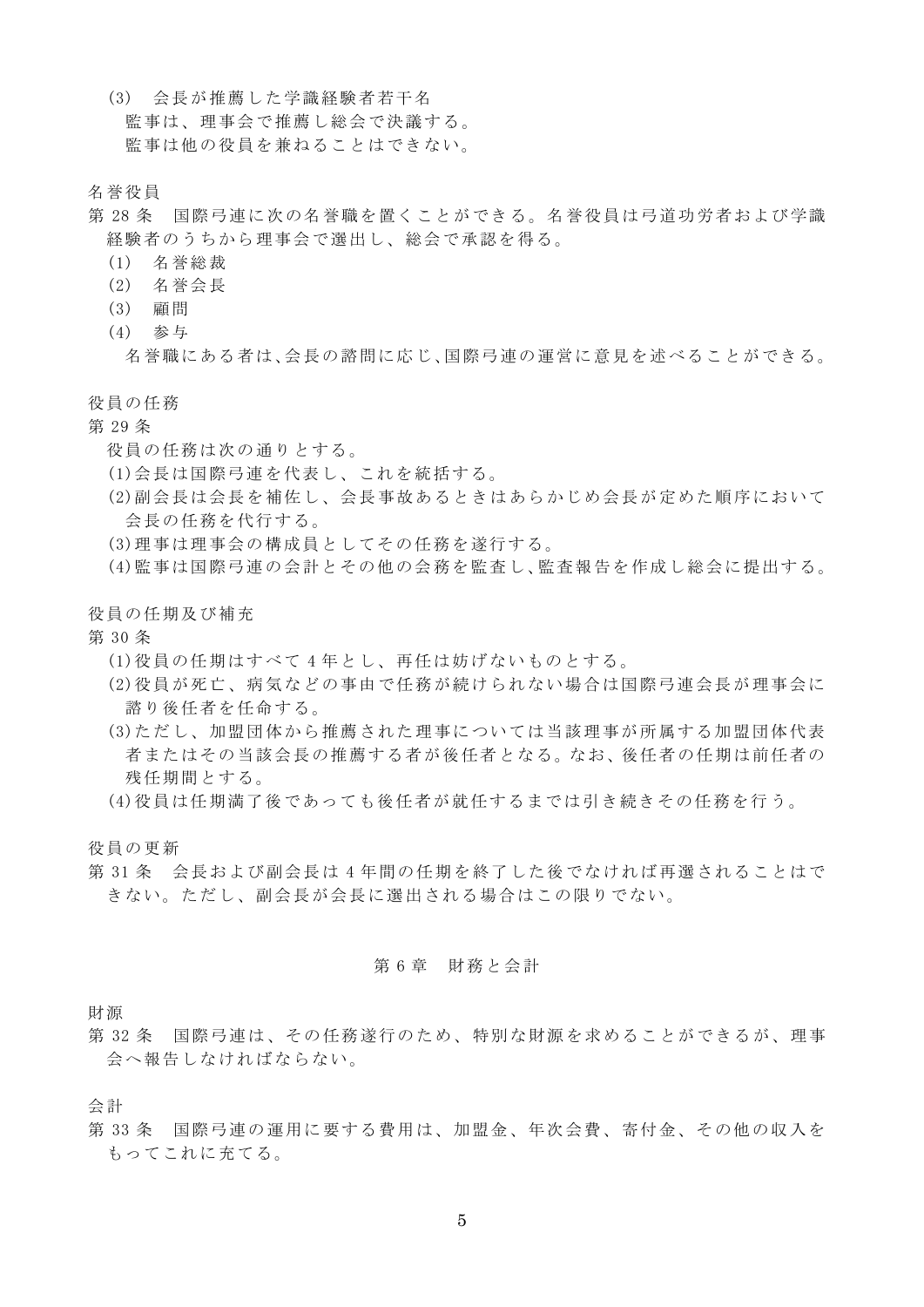加盟金・年次会費

第 34 条 金額については、総会においてこれを定め、納入方法については別に定める細 則による。

この細則は補足1としてこの規約に付記される。

2 各加盟団体が 1 年以上正当な事由なくして会費を滞納した場合は理事会の決議によ り、当該加盟団体および当該加盟団体に登録する会員の世界弓道選手権大会、講習会、 研修会など行事への参加を停止することができる。

会計年度

- 第 35 条 国際弓連の会計年度は、毎年4月1日に始まり、翌年3月31日をもって終わ る。
- 2 会長は毎年年度末より 3 ヶ月以内に事業報告および決算について監査を受け、その結 果をその後に開かれる定期理事会で報告し、加盟団体に通知するものとする。
- 3 定期理事会で承認された毎年度の決算報告書は、一括して定期総会に提出し、その承 認を受ける。

#### 第7章 アマチュア規定

アマチュア規定

第 36 条 会員は、いかなる場合でも、弓道を政治的あるいは商業主義的に悪用してはな らない。具体的内容については国際弓道連盟アマチュア規程細則による。 この細則は補足2としてこの規約に付記される。

#### 第 8 章 環境

環境

- 第 37 条 国際弓連はスポーツと環境の向上を高めるように努める。
- 競技用品を含めたリサイクル活動、そして、環境保全に全力を注ぎ、競技施設にも工夫 し、環境を汚さない活動を進め、地球環境を保護することを最優先に促進する。

#### 第 9 章 規約の変更および解散

規約の変更と改廃

第 38 条 本規約の変更と改廃は、総会出席者の 3 分の 2 以上の承認を得なければならな い。

緊急を要する変更の場合は理事会で決議し、最初に開かれる総会において承認を得な ければならない。

解散

第 39 条 国際弓連を解散する場合は、加盟団体の 3 分の 2 以上の承認を受けるものとし、 その資産と資金は各加盟団体にその出資額に応じて分配される。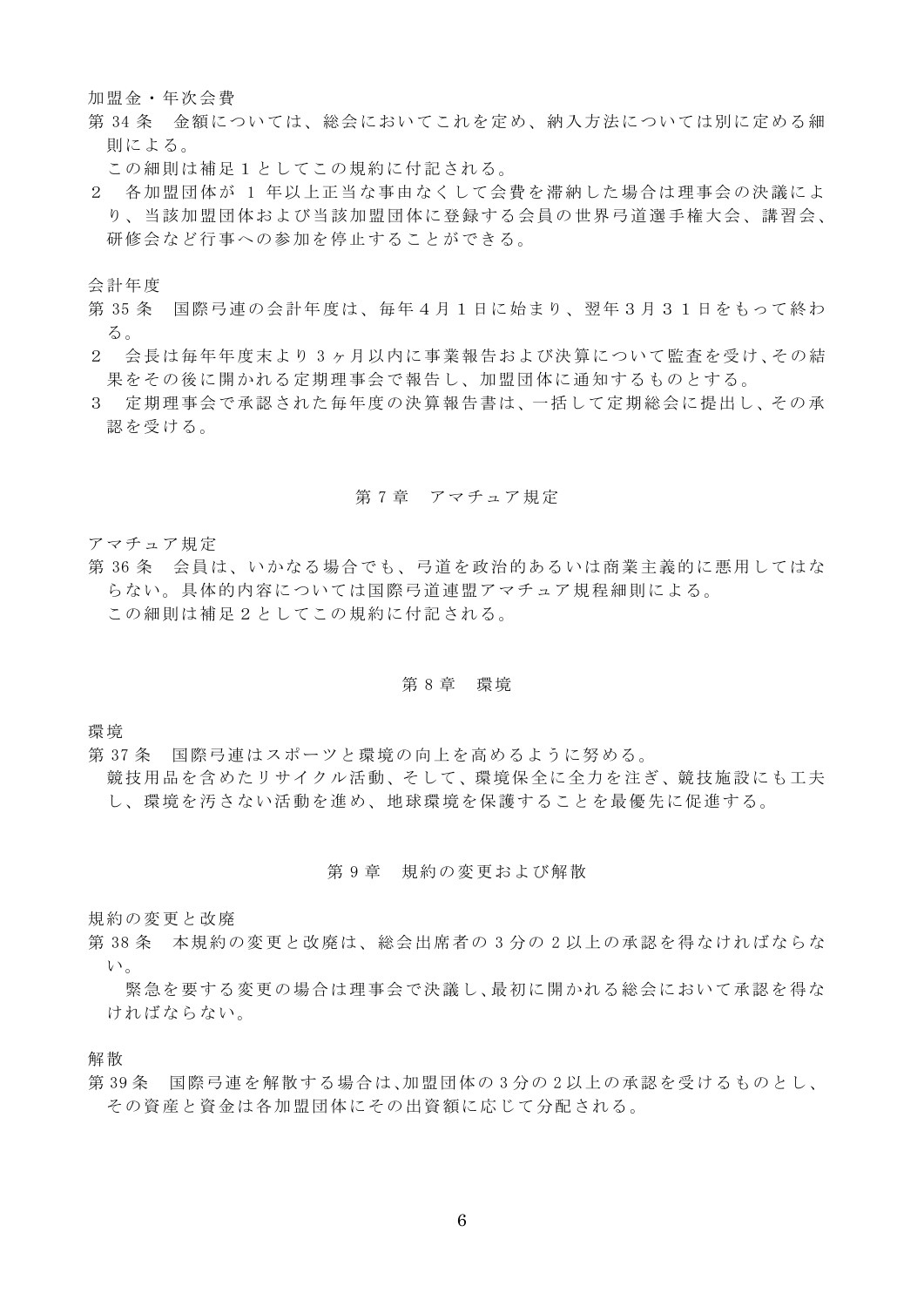主旨および目的の変更

第 40 条 第 6 条の主旨および目的を変更する場合は、総会構成員の全会一致とする。

#### 附 則

- 1.世界弓道選手権大会は4年毎に開催する。 大会開催場所・期日・主管する団体は、総会において決定し、大会要項・予算 は、主管団体が起案し、理事会において決定する。
- 2.弓道競技規則・審査規程・加盟団体および会員などの遵守規程・その他この規 約に定めのない事項については、財団法人全日本弓道連盟の定め を準用する。
- 3.この規約は西暦2006年5月2日より施行する。
- 4.2012年7月24日改正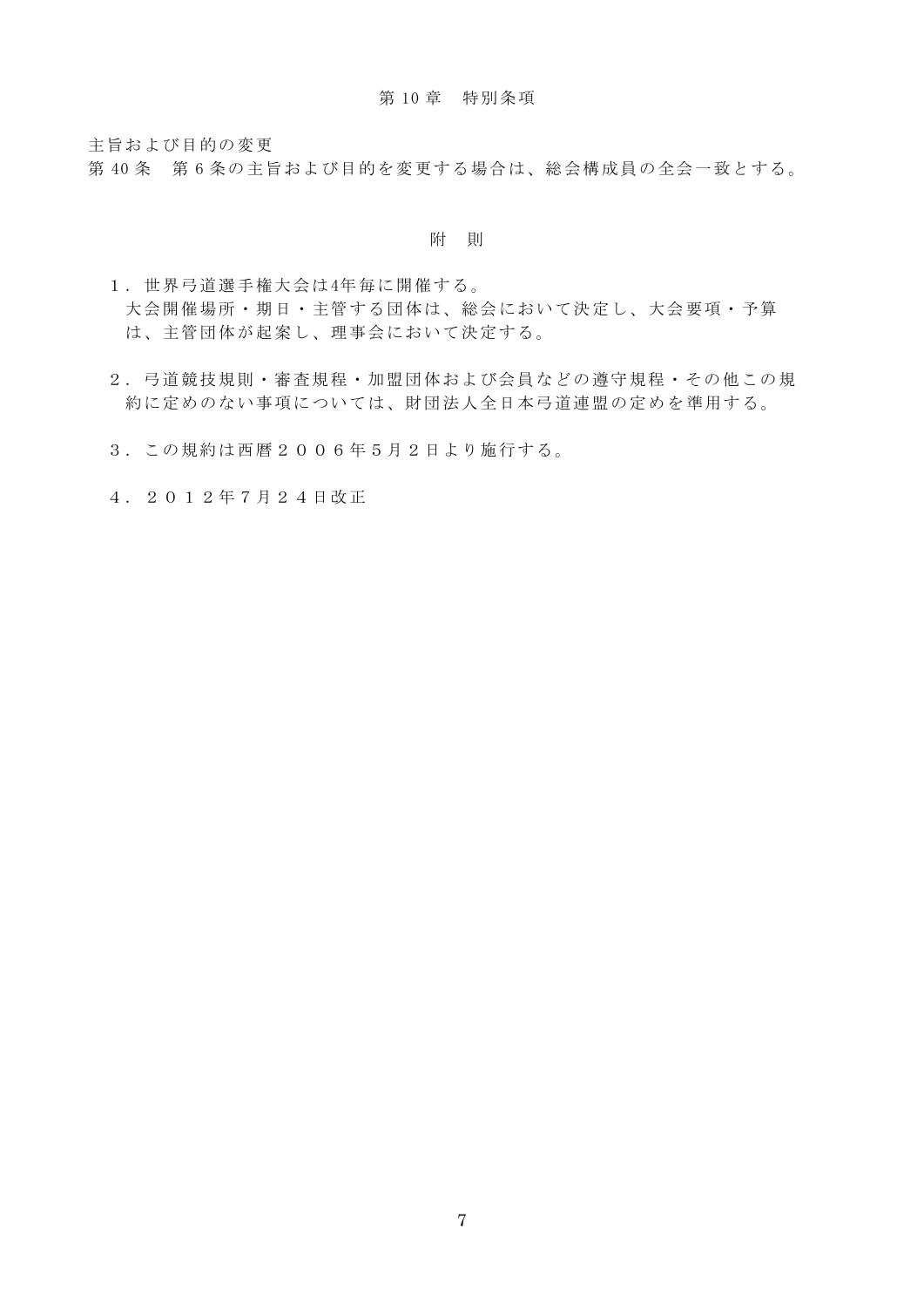# 補則1

国際弓道連盟 加盟および除名に関する規程細則

加盟申請条件

- 第 1 条 国際弓道連盟規約(以下、規約、という) 第2条に規定する「各国を代表する 唯一の国内弓道統括団体」とは、当該国に歴史的経緯で複数の統括団体が存在する場合 には、オリンピック憲章に則り決定する。
- 第 2 条 規約第 8 条に定める条件は次の通りとする。
	- (1)当該団体は登録会員を有しており、現在弓道の活動をしていること
	- (2)適格な指導者を有すること
	- (3)国際弓連年会費の支払いができる財政的基盤があり、世界弓道選手権大会への参加 を推進することができること
	- (4)加盟を申請する団体は、申請前に国際弓道連盟が認定する当該地域連合(連盟) 加 盟しなければならない。加盟申請時に地域連合に(連盟)が存在しない場合には、将 来、地域連合(連盟)の成立した場合に、それに加盟しなければならない。

加盟申請手続き

- 第 3 条 規約第 9 条に定める所定の手続きとは、下記書類を提出することをいう。 (1)国際弓道連盟加盟申請書(必須)
	- (2)2 加盟団体の推薦書(必須)
	- (3)申請団体の会則などの規約(必須)
	- (4)申請団体の会員登録名簿(必須)
	- (5)その他加盟申請審査に必要と思われる参考資料(任意)

加盟申請期限

第 4 条 加盟申請者は、総会で承認を受けるためには、当該総会の開催月から起算して、 6 ヶ月前までに、前条に定める書類を提出しなければならない 。

加盟申請に関する審査項目

- 第 5 条 国際弓連は規約第 10 条により下記の各項目について申請団体を調査し、理事会 に報告しなければならない。
	- (1)設立、組織に関すること
	- (2)役員に関すること
	- (3)会則などの規約に関すること
	- (4)財政状況に関すること
	- (5)登録会員数、有段者、称号者数に関すること
	- (6)練習などの活動状況に関すること
	- (7)大会、講習会などの参加、実施状況に関すること
	- (8)指導者に関すること
	- (9)申請団体の、その国の認知度に関すること (公的機関との関係について) なお、必要に応じて代表者の面接を行う場合がある。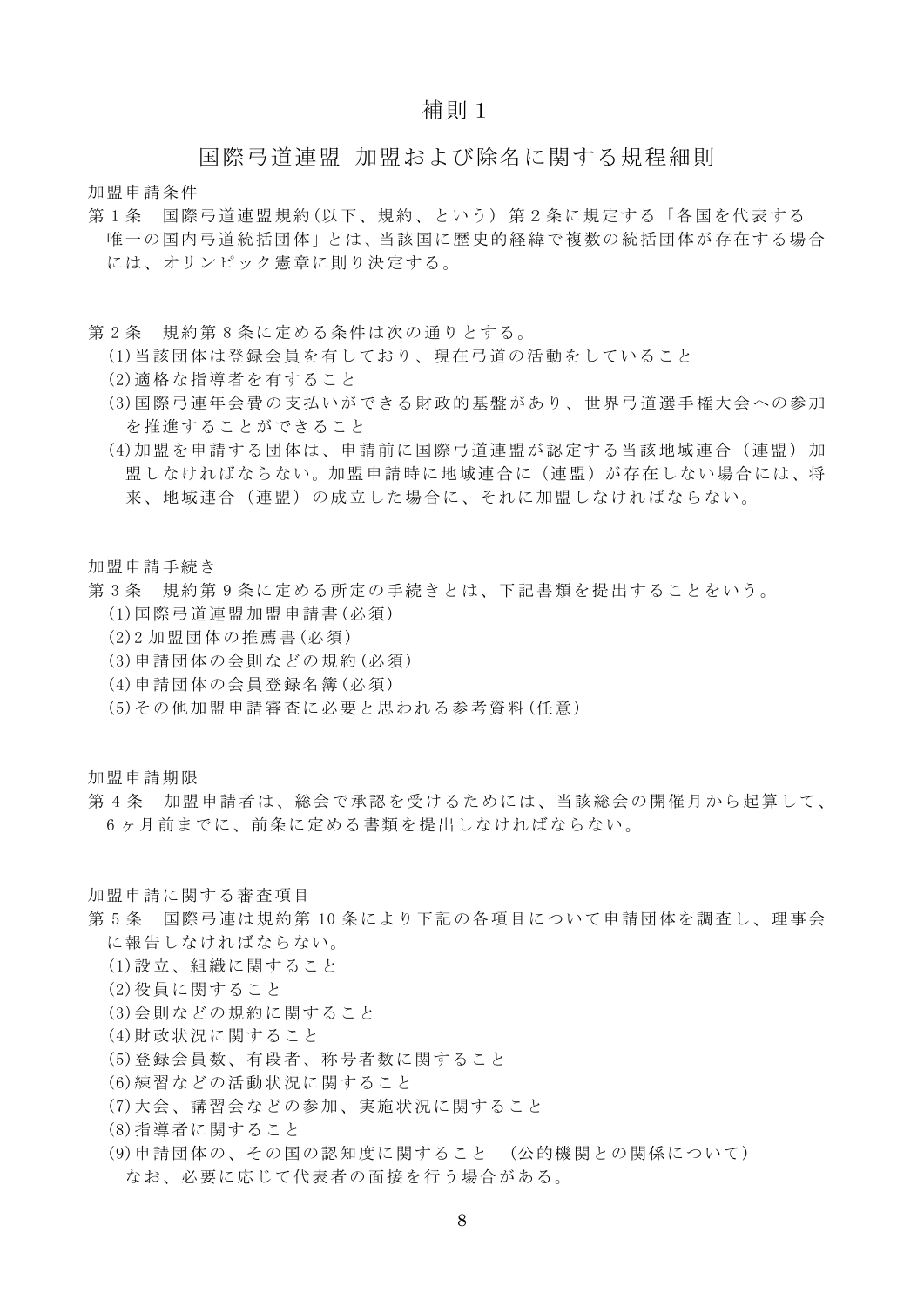加盟金および年次会費の納入方法

- 第 6 条 規約第 10 条で加盟が認められた団体は、国際弓連規約第 34 条に従い、次の通り その年度内に納入しなければならない。
	- (1)加盟金は新加盟する時、国際弓連の指示に従い加盟時期の 12 月末までに国際弓 連に納入する。
		- \*加盟金 10,000 円 国内弓道連盟の登録会員数 50 名以下
			- 20,000 円 国内弓道連盟の登録会員数 51 名~100 名
			- 30,000 円 国内弓道連盟の登録会員数 101 名以上
	- (2)年次会費については、新加盟団体および加盟団体は毎年 12 月末までに国際弓連に納 入する。
		- \*年次会費 10,000 円 国内弓道連盟の登録会員数 50 名以下
			- 20,000 円 国内弓道連盟の登録会員数 51 名~100 名
				- 30,000 円 国内弓道連盟の登録会員数 101 名以上

#### 除名事由

- 第 7 条 国際弓連規約第 13 条の除名申立事由とは、以下の事項に該当する場合とする。 (1)正当な理由なく、年次会費を継続して 1 年以上滞納した場合
	- (2)弓道の指導と普及が不十分と考えられる場合
	- (3)アマチュアに関する諸規程に違反した場合
	- (4)当該加盟団体が国際弓連規約第 6 条主旨および目的に著しく触れる行為を行った場合
	- (5)その他、当該加盟団体の存続がふさわしくないと考えられる場合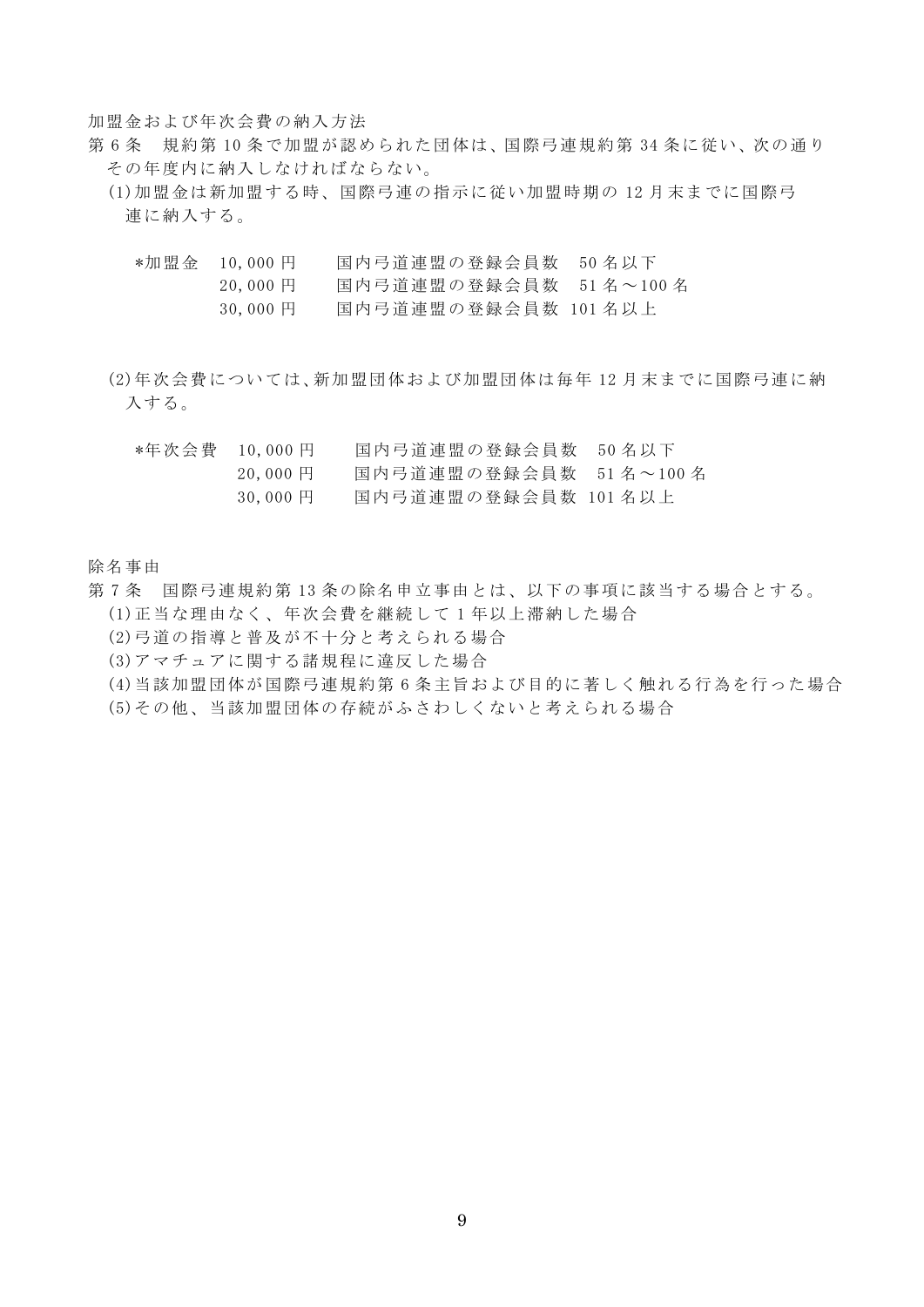## 補足2

# 国際弓道連盟 アマチュア規程細則

趣旨

第1条 この規程は、国際弓道連盟規約(以下「規約」という。)第36条に関するアマチュア 規定を定めるものである。

加盟団体

第2条 加盟団体およびその会員は国際オリンピック委員会(以下「IOC」という。)が制 定したオリンピック憲章の趣旨を体して、弓道競技の健全な普及発展を図らなければな らない。

加盟団体の会員

- 第3条 国際弓連の加盟団体は、次に掲げる者を会員とすることはできない。なお既に会員 であっても、次に該当した場合は、会員 としての資格を取り消すことができる。
	- (1)所属する加盟団体の承認を得ず、自らが自分の氏名、写真または競技実績を広告に使 うことを許した者
	- (2)加盟団体の事前承認なく競技会の参加準備または参加のために、物質的便益を受けた者
	- (3)授与された賞または副賞を金銭に換えた者
	- (4)国際弓連または加盟団体が禁止した競技会に参加した者
	- (5)競技に際して、とくにドーピングまたは暴力行為などによりフェアープレーの精神に 明らかに違反した者
	- (6)コーチを職業とした者またはしている者
	- (7)広告を記載した弓道衣または弓具を使用した者あるいは使用させた者
	- (8)オリンピック憲章に違反し、競技者として著しく品位または名誉を傷つけた者

放送等に出演の届出

第4条 国際弓連の加盟団体またはその会員が、放送、座談会その他の行事に出演、参加を 求められた場合は、あらかじめ国際弓連に届出なければならない。この場合において当 該出演などが適当でないと認めたときは、これを禁止することができる。 ただし、各加 盟団体の行事については、この限りではない。

競技会の共催、後援

- 第5条 国際弓連の加盟団体は、独自でまたは他の団体などを共催者、後援者あるいは協賛 者として加え競技会などを開催することができる。なお、競技会を利用して行う商業宣 伝は、あらかじめ国際弓連の承認を得なければならない。ただし競技会のプロ グラム、 ポスターを利用する場合は、この限りでない。
- 2 国際弓連の加盟団体が関係する競技会の賞品は、原則としてトロフィー、カップ、メ ダルなどとする。副賞を授与するときは、競技会の品位を傷つけず かつ宣伝に利用され ないものに限る。